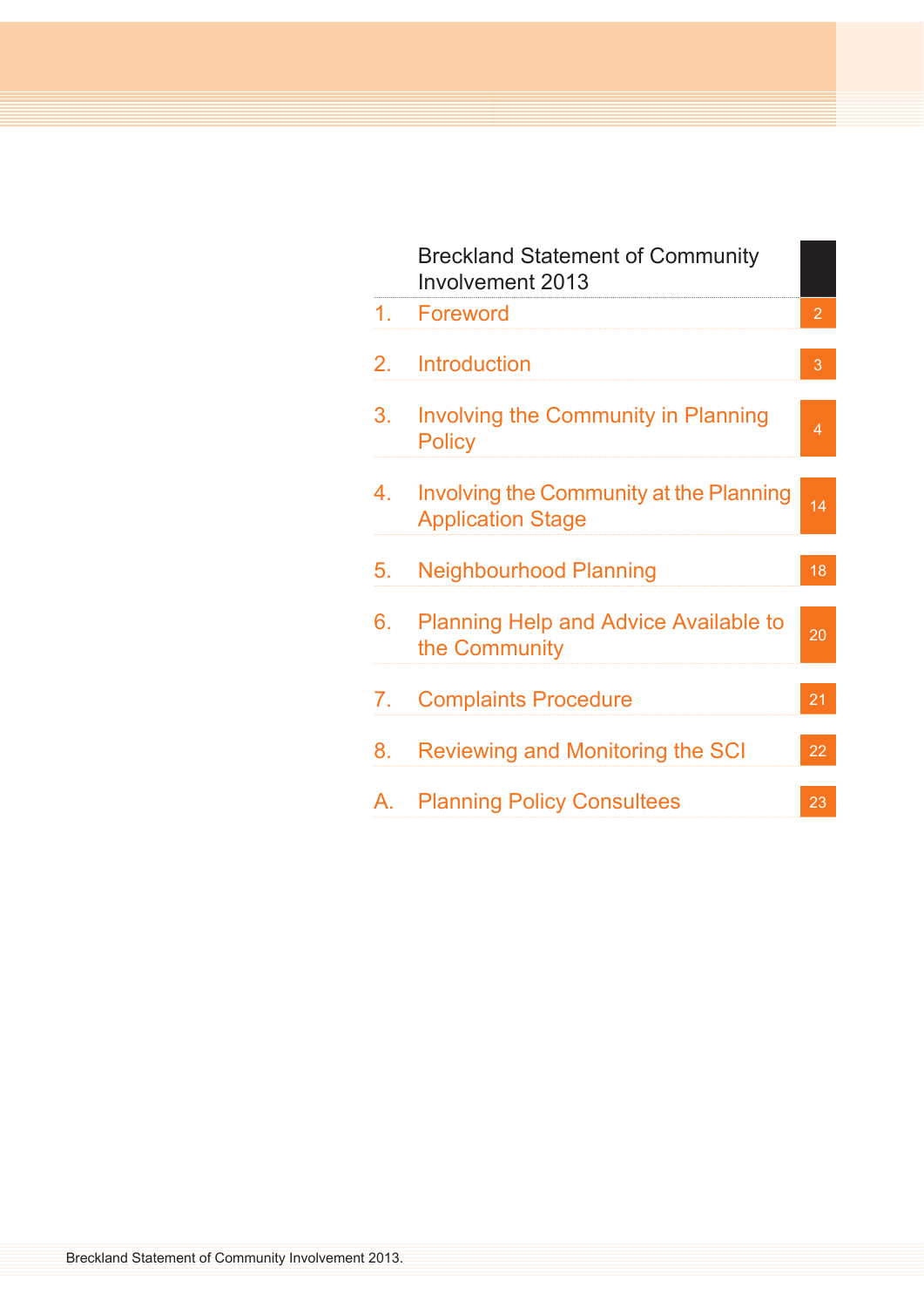# <span id="page-1-0"></span>**1 Foreword**

We know that the planning functions that the Council carries out are very important to the community of Breckland and appreciate that many people feel very strongly about planning issues. Whilst plans and planning applications have the potential to benefit the community, we are aware that some can give rise to a range of diverse opinions.

The Council believes that consultation on our planning documents and on planning applications is essential. We want to make it easier for you to be more involved in shaping plans and influencing planning decisions in Breckland in a way that is as fair, transparent and inclusive as possible.

We want to hear what all parts of the community think of proposals put forward by ourselves as the Local Planning Authority, or by a developer or individual, be it a large allocation of land for housing development, or a small householder planning application for a conservatory.

Consultation or engagement is not always about the community saying they support or do not support a particular proposal. Local people are often the best source of information about their local area and better decisions can be made by tapping into this wealth of knowledge.

Councillors have a key role to play in plan-making. Councillors:

- act as a link between planning officers and people in the community and help promote the consultation.
- are decision-makers who discuss the plan and decide whether it is ready for consultation.
- give full consideration to all representations received.

Whilst we cannot guarantee that your comment on an application or planning document will always result in the changes you want, we can guarantee that the Council reads every comment it receives and takes on board what the comment is saying when making decisions. We will explain clearly to you why we have made the decisions we have made.

This Statement of Community Involvement is our commitment to engaging with the community in planning policy and development management. It sets out how we will consult on proposals and who we will consult with. It also sets out what we will do with the comments we receive.

Planning affects everyone in some way, so it is important that local people understand the process fully and are given the opportunity to get involved.

| <b>Elizabeth Gould</b>                                            | <b>Mark Kiddle-Morris</b>                              |
|-------------------------------------------------------------------|--------------------------------------------------------|
| Executive Member for Planning & Environmental Services            | Executive Member for Assets & Strategic<br>Development |
| Responsible for Development Management<br>(planning applications) | Responsible for Planning Policy                        |
| elizabeth.gould@breckland.gov.uk                                  | mark.kiddle-morris@breckland.gov.uk                    |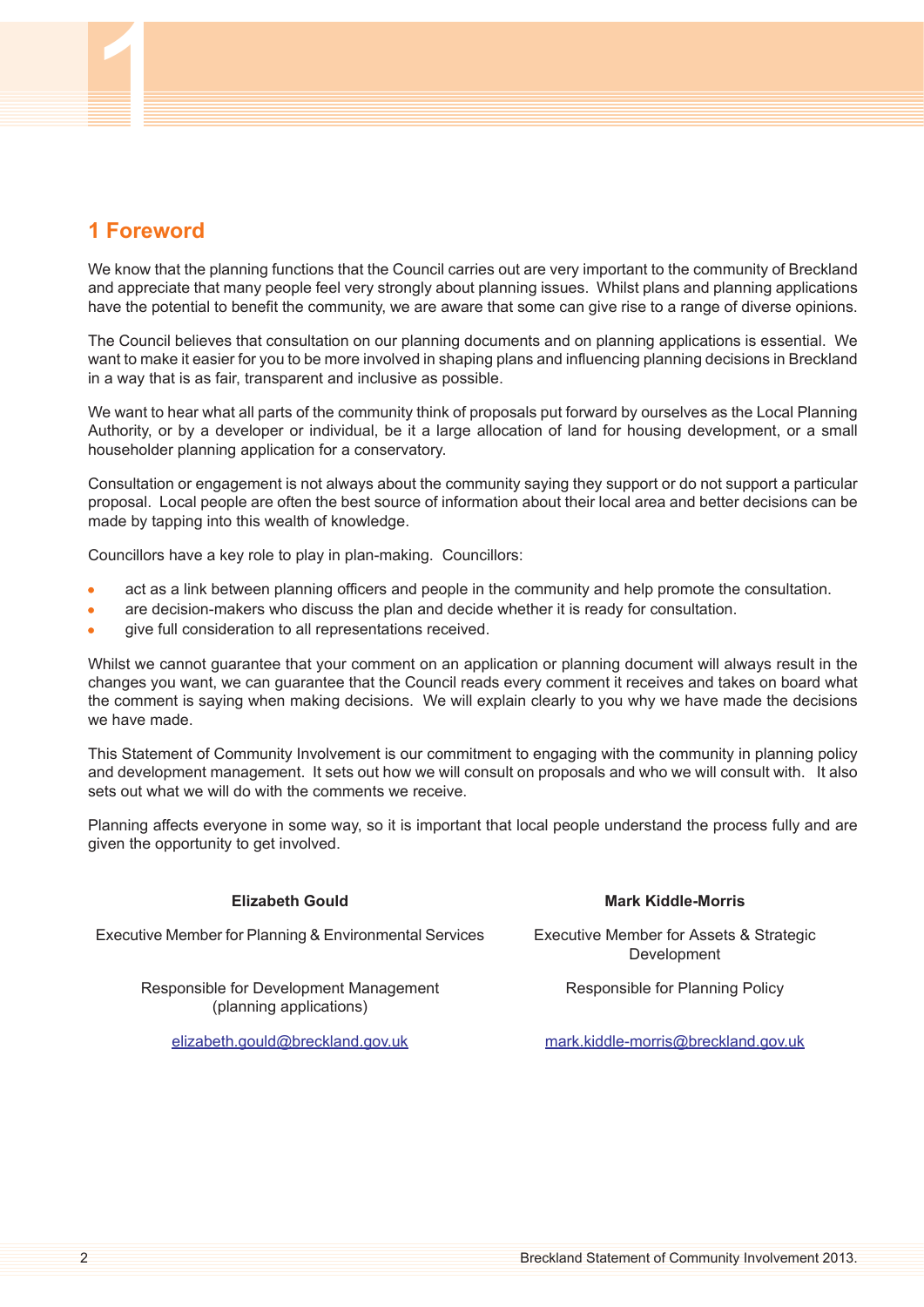# <span id="page-2-0"></span>**2 Introduction**

# **What is a Statement of Community Involvement?**

- **2.1** This Statement of Community Involvement (SCI) is Breckland District Council's formal policy to:
- identify how and when local communities and stakeholders will be involved in the preparation of Breckland's Local Plan.
- Set out the community involvement in the consideration of planning applications, both minor and major<sup>(1)</sup>.

**2.2** The Council's first SCI was adopted in 2006. It was necessary to amend this to accommodate recent changes in planning regulations. Additional amendments were also needed to make sure that the SCI reflected new policy documents that are going to be produced, and also to take advantage of new channels of engagement such as the internet, emails, Facebook etc.

**2.3** An SCI is a requirement of the Planning and Compulsory Purchase Act 2004 (as amended). Section 18 states:

*(1): The local planning authority must prepare a statement of community involvement.*

(2): The statement of community involvement is a statement of the authority's policy as to the involvement in the exercise of the authority's functions under sections 19, 26 and 28 of this Act and Part 3 of the principal Act of persons who appear to the authority to have an interest in matters relating to development in their area.

The SCI explains what Breckland's policy is regarding how we will consult and involve people and organisations who have an interest in matters relating to the development of their area.

**2.5** The Act intends that once Breckland Council has adopted the SCI we must comply with it in preparing any planning document or when determining any planning application.

# **Contact details**

**2.6** For more information on the SCI, or about planning documents or planning applications in the Breckland area, please contact us using the details given below:

|                  | <b>Planning Policy</b>                                                                        | <b>Development Management</b>                  |  |  |
|------------------|-----------------------------------------------------------------------------------------------|------------------------------------------------|--|--|
| <b>Telephone</b> | 01362 656 873                                                                                 |                                                |  |  |
| Write            | Elizabeth House, Walpole Loke, Dereham, Norfolk, NR19 1EE                                     |                                                |  |  |
| Website          | http://www.breckland.gov.uk/category/department/<br>planning-building-control/planning-policy | http://www.breckland.gov.uk/content/planning-0 |  |  |
| E - mail         | planning.policyteam@breckland.gov.uk                                                          | planning@breckland.gov.uk                      |  |  |

# **Table 2.1 Contact details for planning policy and development management.**

<sup>1</sup> Major Development is defined by the Government as Residential development comprising 10 or more dwellings, or a site area of 0.5 hectares and other uses where the proposed floor space exceeds 1000m<sup>2</sup> or the site area exceeds 1 hectare'.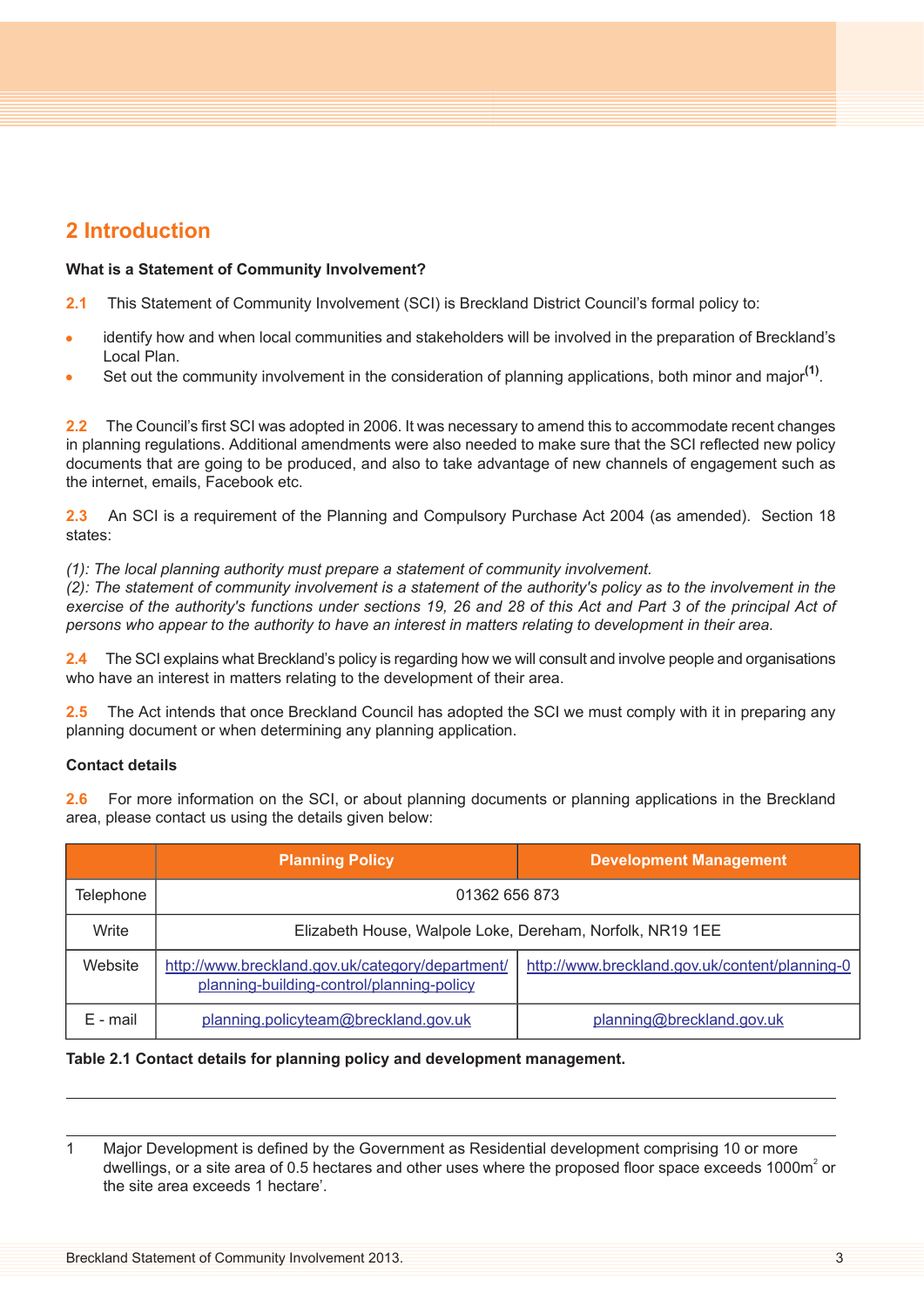

# <span id="page-3-0"></span>**3 Involving the Community in Planning Policy**

## **The Local Plan Process**

**3.1** Over the next few years the Council will be developing a district-wide Local Plan which will shape the future use of land and buildings in the District. The Plan will determine how many new houses can be built and where employment land should be located. The process is summarised in Figure 3.1 'The Local Plan [Process'](#page-3-1). Stages 2 and 4 involve public consultation. The public are able to be involved in stage 7 and attend and speak at hearings if they have made comments at Stage 4 and wish to attend the hearings. This is the minimum required by the regulations, although the Council can carry out additional consultations if there is a need to.



<span id="page-3-1"></span>These Regulations refered to above are from the 'The Town and Country Planning (Local Planning) (England) Regulations 2012' that came into force on 6th April 2012.

# **Figure 3.1 The Local Plan Process**

**3.2** A Local Development Scheme has been prepared which sets out the timetable for the preparation of the Local Plan documents. This can be viewed on the Council's website.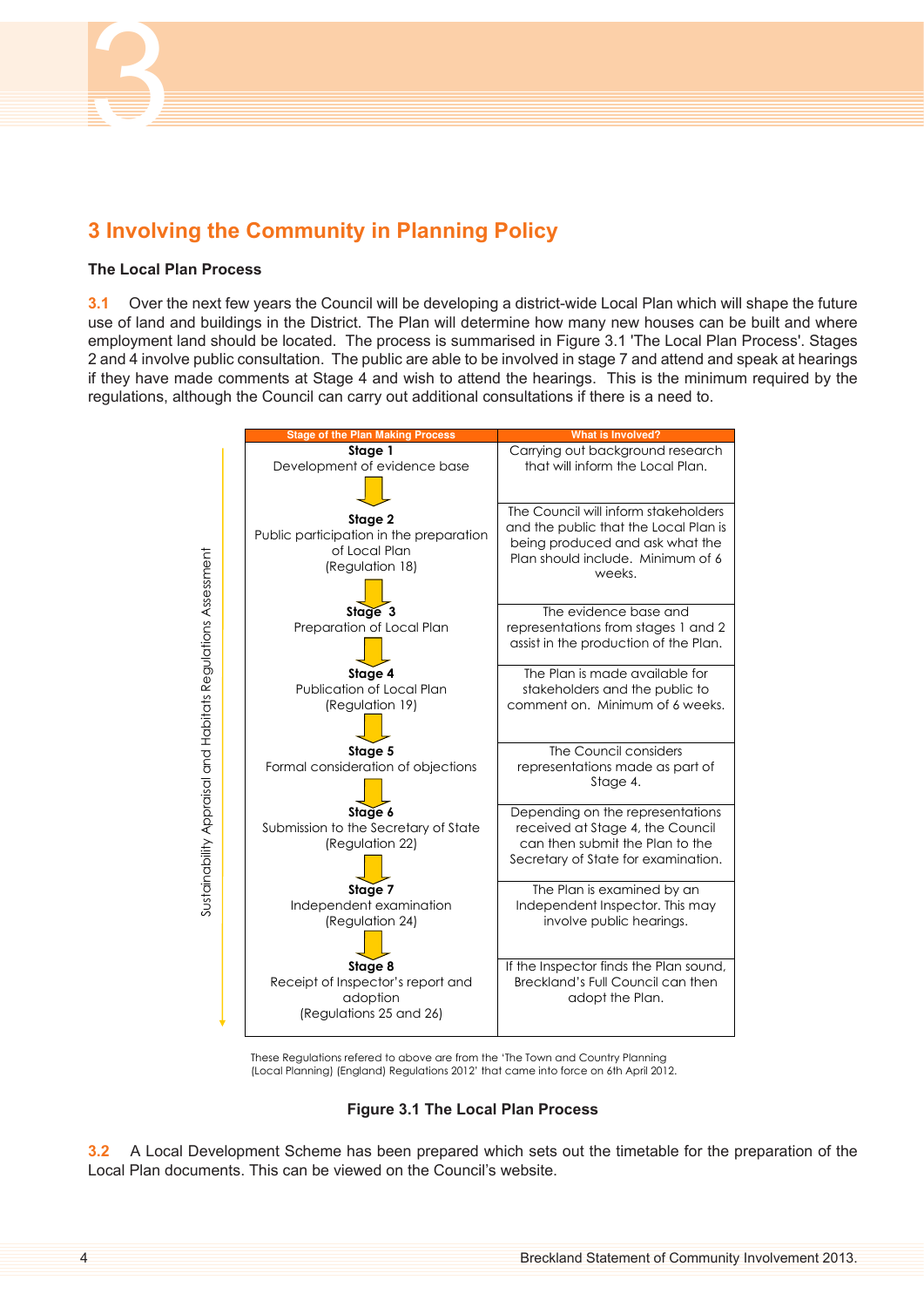



# Figure 3.2 The Local Plan and its Relationship with Other Documents **Figure 3.2 The Local Plan and its Relationship with Other Documents**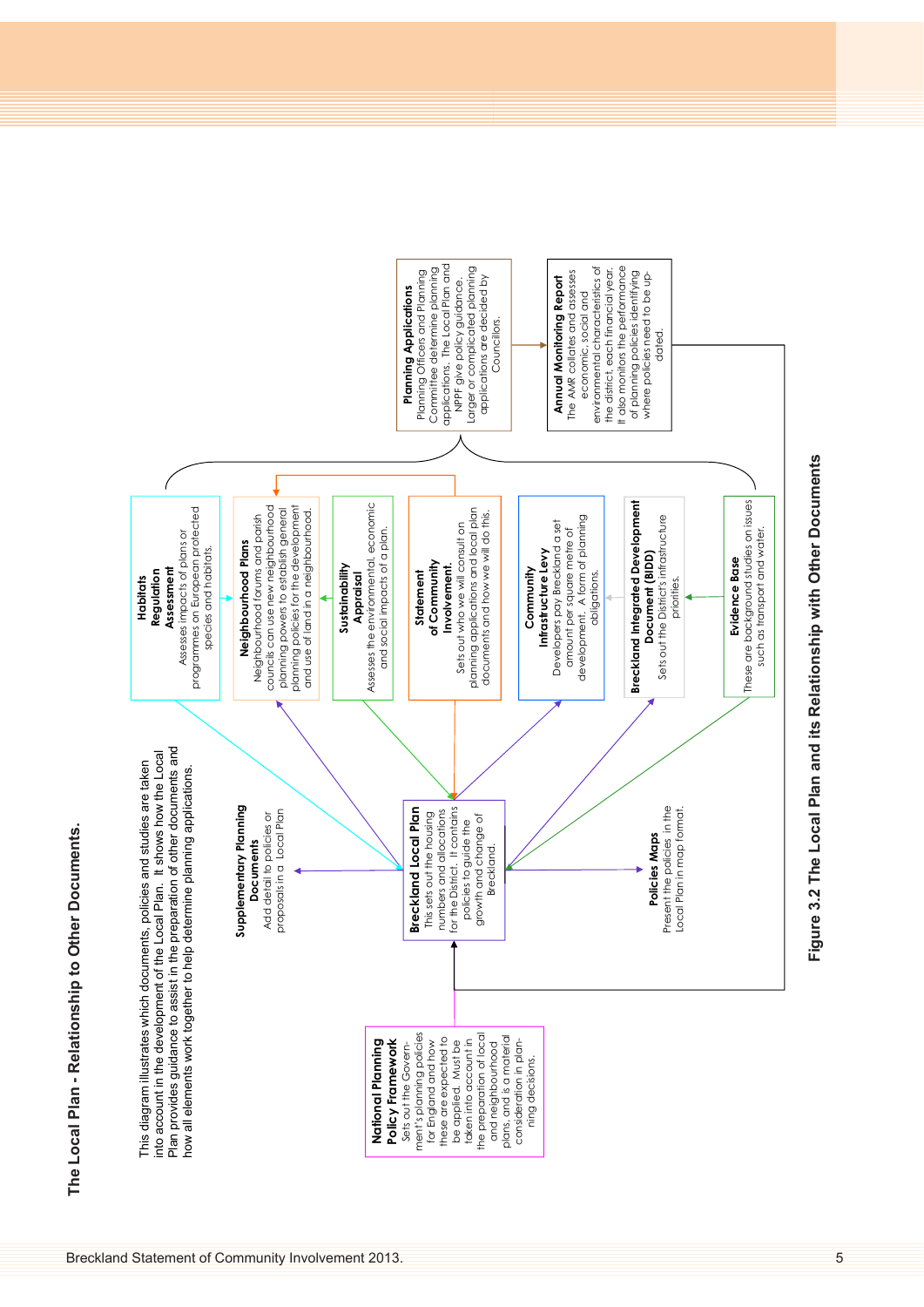

# **Sustainability Appraisal (SA)**

**3.3** A Sustainability Assessment (SA) (incorporating a Strategic Environmental Assessment (SEA**(2)**) must be undertaken as part of the Local Plan and Supplementary Planning Document (SPD) process. The purpose of the SA process is to assess the social, environmental and economic effects of a plan. In doing so it will help ensure that decisions are made that contribute to achieving sustainable development. These documents are prepared in parallel to the Local Plan and SPD and continuously inform and shape the Local Plan policies.

**3.4** The first stage of the SA is the production of a Scoping Report. The purpose of the Scoping Report is to identify, through consultation, literature and data review, the key sustainability issues for the area. It is a requirement that the Environment Agency, Natural England and English Heritage are consulted at this stage.

**3.5** Following the Scoping Report, subsequent versions of the SA are produced to accompany each stage of the Plan making process. The SA assesses the policies and proposals within the Plan with the aim of recommending improvements. The SA is published alongside the document and is open to comment, just like the planning document itself.

# **Community Infrastructure Levy (CIL)**

**3.6** The Community Infrastructure Levy (the levy) allows local authorities in England and Wales to raise funds from developers undertaking new building projects in their area. The money can be used to fund a wide range of infrastructure that is needed as a result of development. This includes new or safer road schemes, flood defences, schools, hospitals and other health and social care facilities, park improvements, green spaces and leisure centres. The rate is charged per square metre. The regulations which apply to the production of CIL are the The Community Infrastructure Levy (Amendment) Regulations 2012.

**3.7** The first stage of consultation on the CIL is on the Preliminary Draft Charging Schedule. This consultation will last 6 weeks.

**3.8** The next stage is publication of the Draft Charging Schedule. We will publish the draft schedule and the appropriate available evidence on infrastructure costs, other funding sources and economic viability. This consultation will also last at least 6 weeks ( longer if the issues under consideration are particularly complex). Any person may make representations about a Draft Charging Schedule and that person must be heard before the examiner at the Community Infrastructure Levy examination, if they have requested to be heard and the request has been made as set out in regulation 21.

**3.9** If the Council makes any large changes to the Draft Charging Schedule following the publications period, we have to produce a 'statement of modifications' which is then advertised for a four week period. During that time, requests can be made to be heard on the modifications.

**3.10** A Charging Schedule must be examined in public by an independent person (usually a Planning Inspector) appointed by the Council. Any person requesting to be heard at the examination must be heard in public. The format for the levy's examination hearings will be similar to those for the Local Plan and the independent examiner may determine the examination procedures and set time limits for those wishing to be heard to ensure that the examination is conducted in an efficient and effective manner.

<sup>2</sup> The SEA is an European Union Directive that has been made into UK law as the Environmental Assessment of Plans & Programmes Regulations 2004. This requires Local Authorities to consider the environmental impacts of the plan. The SA that is required to accompany planning documents is broader and requires us to consider environmental, social and economic impacts.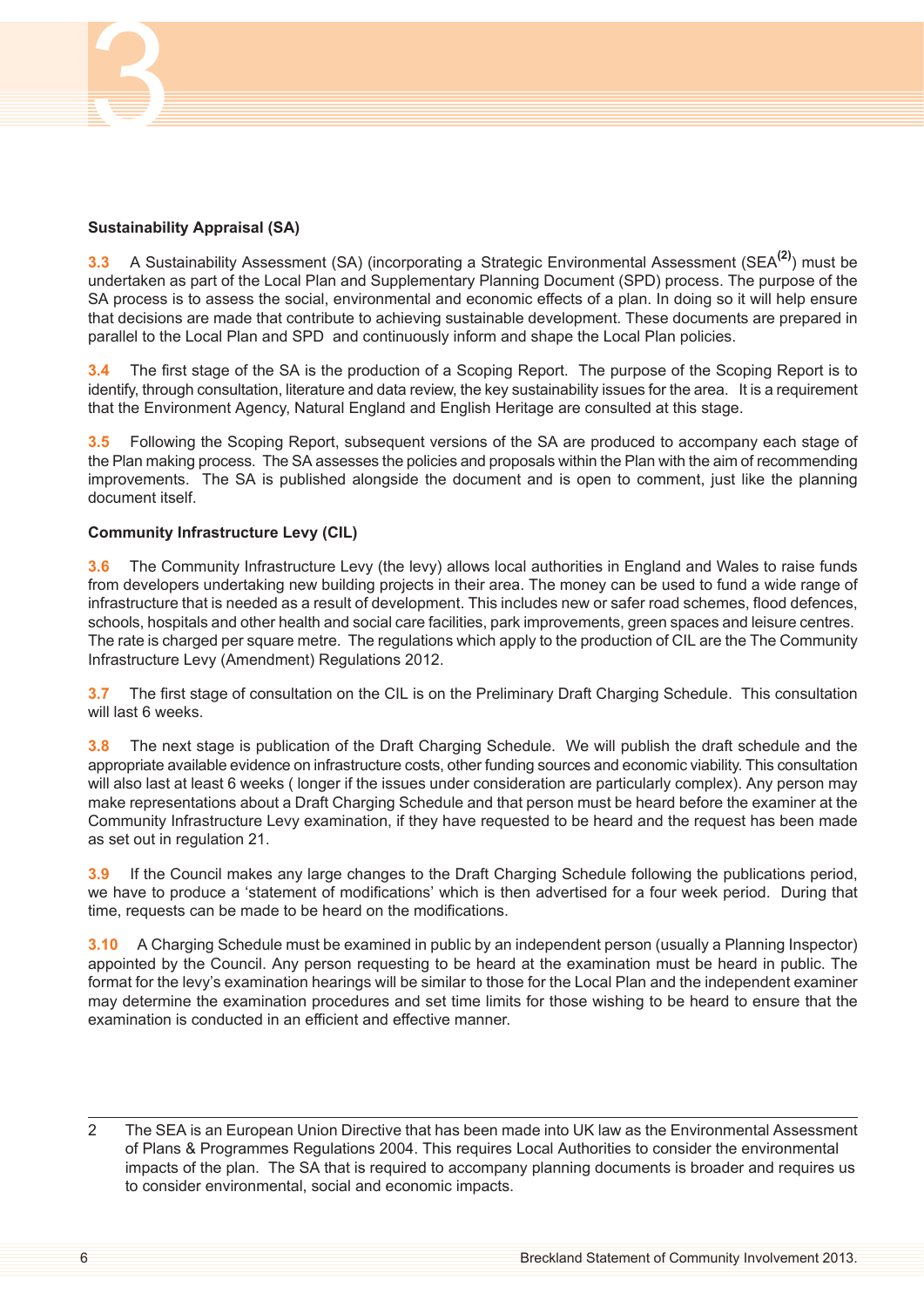# **Supplementary Planning Documents (SPD)**

**3.11** SPDs can take the form of Design Briefs, Masterplans, Codes of Practice or other issue-based documents which add detail to policies or proposals in a Local Plan. These documents will also be prepared with the involvement of the community. This will involve a consultation period of at least 4 weeks. They are not subject to independent examination, but are adopted by agreement of Full Council. The need for a SPD to be prepared will be determined during the Plan process.

# **Other Documents**

**3.12** Supporting Evidence Base, the Breckland Integrated Delivery Document, Habitats Regulations Assessment and Annual Monitoring Report are placed on the website but are not subject to public consultation. If anyone wishes to comment on these documents, they can email or write in and the Council will respond accordingly.

**3.13** Neighbourhood Plans are addressed at section About Neighbourhood Planning.

# **Duty to Co-operate**

**3.14** New legislation (Localism Act, section 110) sets out a new 'duty to co-operate' requirement which applies to all Local Planning Authorities, National Park Authorities and County Councils in England and to a number of other public bodies. The new duty requires that councils and public bodies 'engage constructively, actively and on an ongoing basis' to develop strategic policies and requires councils to consider joint approaches to plan making.

**3.15** The National Planning Policy Framework (NPPF) defines issues that require cooperation as:

- The homes and jobs needed in the area;  $\bullet$
- $\bullet$ The provision of retail, leisure and other commercial development;
- The provision of infrastructure for transport, telecommunications, waste management, water supply,  $\bullet$ wastewater, flood risk and the provision of minerals and energy (including heat);
- The provision of health, security, community and cultural infrastructure and other local facilities; and
- Climate change mitigation and adaptation, conservation and enhancement of the natural and historic environment, including landscape.
- **3.16** The organisations that have statutory Duty to Cooperate **(3)** are set in the following table:

| <b>Environment Agency</b>     | The Civil Aviation Authority                   | The Homes and Communities Agency             |
|-------------------------------|------------------------------------------------|----------------------------------------------|
| English Heritage              | Natural England                                | New Anglia<br>(Local Enterprise Partnership) |
| The Office of Rail Regulation | Norfolk County Council<br>(Highways Authority) | Primary Care Trust <sup>(4)</sup>            |

# **Table 3.1 Duty to Cooperate Bodies**

4 The Health and Social Care Act 2012 abolishes Strategic Health Authorities and other health bodies such as Primary Care Trusts. The Government will shortly amend the Local Planning Regulations 2012 to reflect the newly established bodies, the clinical commissioning groups and the National Health Service Commissioning Board

<sup>3</sup> As set out at Regulation 4 of the The Town and Country Planning (Local Planning) (England) Regulations 2012. Please note that the regulations also refer to the Mayor of London, Transport for London and Marine Management Organisation, but these are not relevant to Breckland District.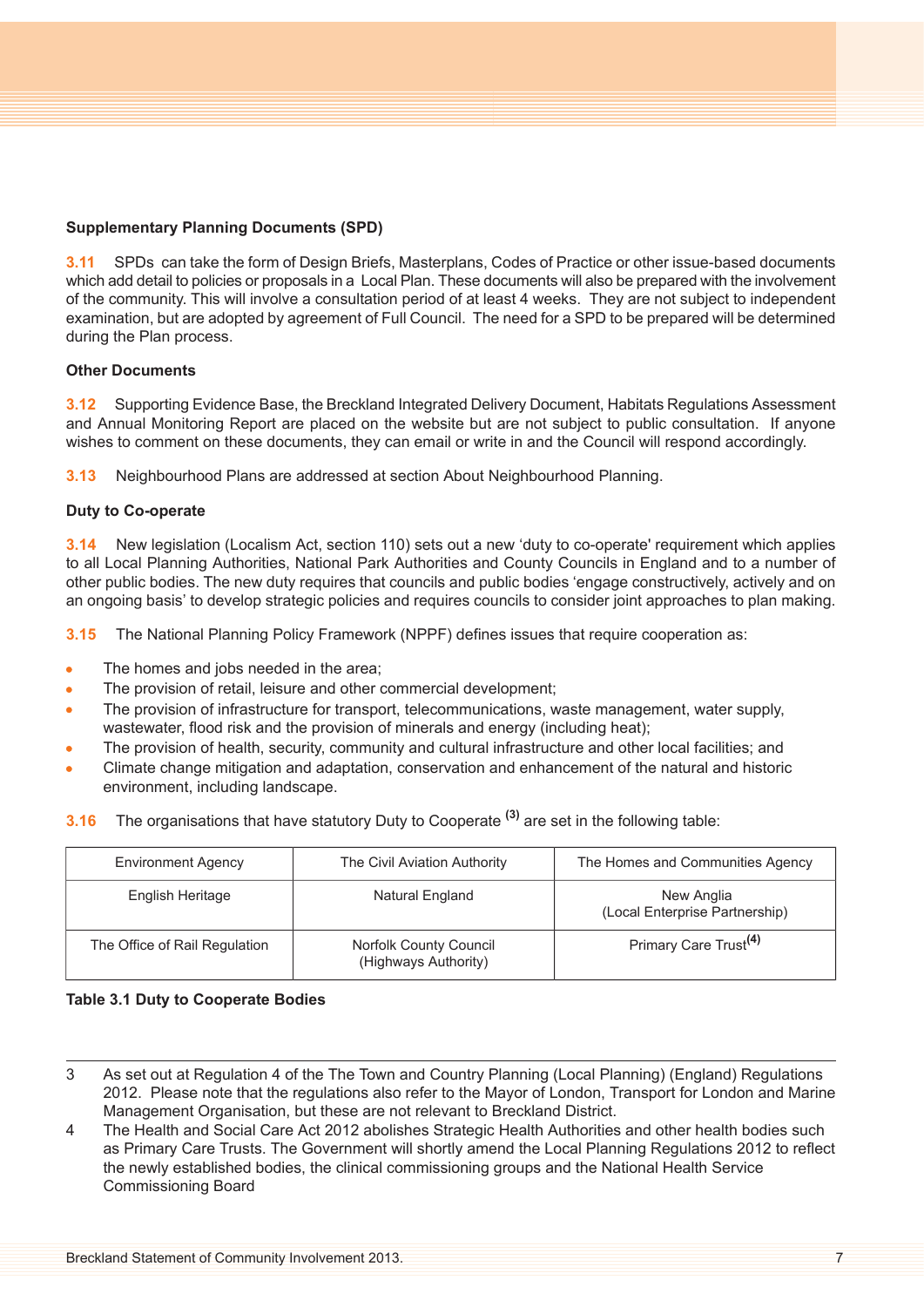

**3.17** Breckland Council will ensure it 'engages constructively, actively and on an ongoing basis' with relevant organisations and publicise such activities in a clear and open manner.

#### **Methods of consultation and engagement**

**3.18** We will ensure all consultations are well advertised. Depending on the consultation stage, we will use the following techniques, as appropriate:

- Advertise and promote consultations on the Council's website.
- Send E-mails or letters to relevant parties who have requested to be on our database.
- Place posters on notice boards and at public venues at appropriate locations.
- Ask Town and Parish Councils and Councillors for their assistance in promoting consultations.
- Promote consultations in the local press or community magazines using adverts or press releases.
- Use social media and information technology: recently the Council has increased its use of social networking sites, such as Facebook and Twitter, to communicate with residents.

**3.19** The methods of consultation will depend on the type of document being consulted upon. We will consult you in the following ways, as appropriate.

- The Breckland on-line Consultation Portal is an on-line computer software package which allows people to  $\blacksquare$ comment on the planning document. It is our preferred method for receiving comments.
- We may present to certain groups or organisations (such as business forums or at school assemblies).
- In working with Town and Parish Councils we will respond constructively and positively to requests to attend Parish meetings, particularly where they can be grouped or where there is a recognised policy issue of local significance.
- We may hold open days at accessible locations (usually in the centre of towns) and at times when we think that most people will be able to come along (usually from morning to evening). Information is presented on boards at the venue and officers are present to assist with queries.
- Printed documents will be placed in public venues around the District, for example the libraries and the  $\bullet$ Council's contact centres in the towns.
- We can print copies of the plan for individuals, but we may have to charge a fee in order to cover costs.
- We may deliver leaflets that summarise the consultation to most homes in an area at certain stages of the plan making process. People can then drop off completed forms at set drop off points around the town.
- Electronic versions will be placed on the Council's website for you to download.
- We will accept email responses and letters.
- We may also hold public meetings.
- Un-staffed displays may be used. For example summary posters could be put up in accessible areas.
- Questionnaires can be used, either printed or online.
- We can translate parts of documents or summary leaflets into other languages on request as well as provide versions in braille or large print if needed.

**3.20** It is important to note that consultations are held for a set period of time. We will make sure that the deadline date and time is well publicised. Any responses must be sent to us before the deadline. Late responses are retained on file but are unlikely to influence the document. At the the formal stages of publication of a Local Plan, late representations will not be considered to be 'duly made'.

#### **Who will be consulted**

**3.21** Consultees are grouped into three categories: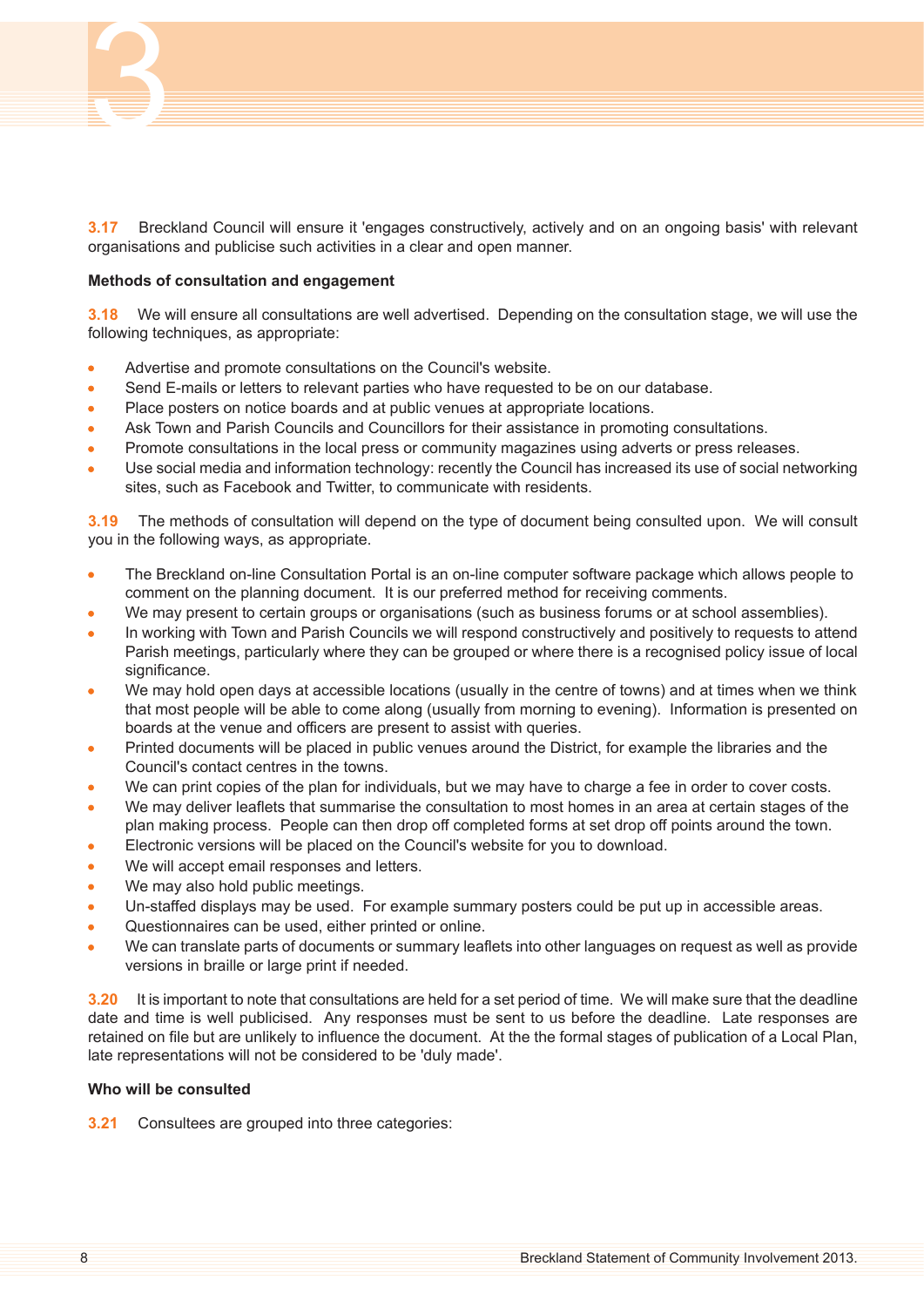- Specific Consultees: these are the organisations we must consult to comply with planning regulations. We  $\bullet$ have also included the Local Enterprise Partnership (New Anglia) and the Local Biodiversity Partnership (Wild Anglia) as Specific Consultees.
- General Consultees: these are additional organisations that we think are relevant to the consultation. They may be national or local bodies.
- Local Consultees: these organisations are local to an area or town and we want to hear their views
- **3.22** Appendix A lists the organisations that will be consulted and which group they fall into.

**3.23** The Council recognises that some groups are harder to engage with than others. These 'hard-to-engage' groups include people whose first language is not English, people with disabilities, young people, older people and gypsies, travellers and travelling show people. Such groups may not be engaged by, or may be unable or generally unwilling to engage in traditional consultation methods. The following table sets out how we will consult 'hard-to-engage' groups.

| 'Hard to Engage' Group                             | How we will consult these groups                                                                                                                                                                                                                                                                                                                        |
|----------------------------------------------------|---------------------------------------------------------------------------------------------------------------------------------------------------------------------------------------------------------------------------------------------------------------------------------------------------------------------------------------------------------|
| Young people                                       | Depending on the stage of the plan making process and depending on the type of document<br>and content, we may attend school assemblies, produce consultations aimed at school-aged<br>people and leave displays at young people venues. Schools are also a General Consultee.<br>We will also engage with the Breckland Youth Council (if applicable). |
| People with English not as<br>their first language | Again, depending on the stage of the process as well as the content of the document, we<br>may put posters in venues frequently used by these members of the community and we may<br>translate parts of documents or summary posters and questionnaires.                                                                                                |
| People with disabilities                           | We will ensure that the open days or public meetings are held in accessible venues. Our<br>General Consultees include Disabled Persons Transport Advisory Committee and LINK - UP<br>- Breckland's talking newspaper. Consultation material can also be provided in large print<br>and braille.                                                         |
| Gypsies, travellers and<br>travelling show people  | Our General Consultees include The National Federation of Gypsy Liaison Groups, The<br>Showmen's Guild of Great Britain and Gypsy Roma Traveller Achievement Service. The<br>Housing Team of Breckland Council are also engaged in the production of planning documents.                                                                                |
| Elderly people                                     | We ensure the open days or public meetings are held in accessible venues. One of our<br>General Consultees is Age UK.                                                                                                                                                                                                                                   |

# **Table 3.2 How we will consult the 'hard to engage' groups of society**

# **Consulting on different stages of different plans - who and how?**

**3.24** Different consultation methods may be more suitable at different stages of the Plan making process. Please note that the methods of consultation used will depend on the type of document being consulted upon at the time.

**3.25** There are regulations that the Council must follow. They set out when to consult, how long to consult for and who to consult with for the different documents discussed in the following table.

**3.26** When we consult we will try to avoid school holiday time although if we have to consult over holiday periods as a last resort, we will consider extending the consultation period beyond the minimum required.

**3.27** Our preference is to use email when notifying people of consultations, as well as receiving comments in an electronic format. This will save cost and time associated with postage. We will of course use letters if required and are happy to receive comments by post, although submitting comments on-line could be more convenient and save you time. The following table sets out the consultation process for different documents: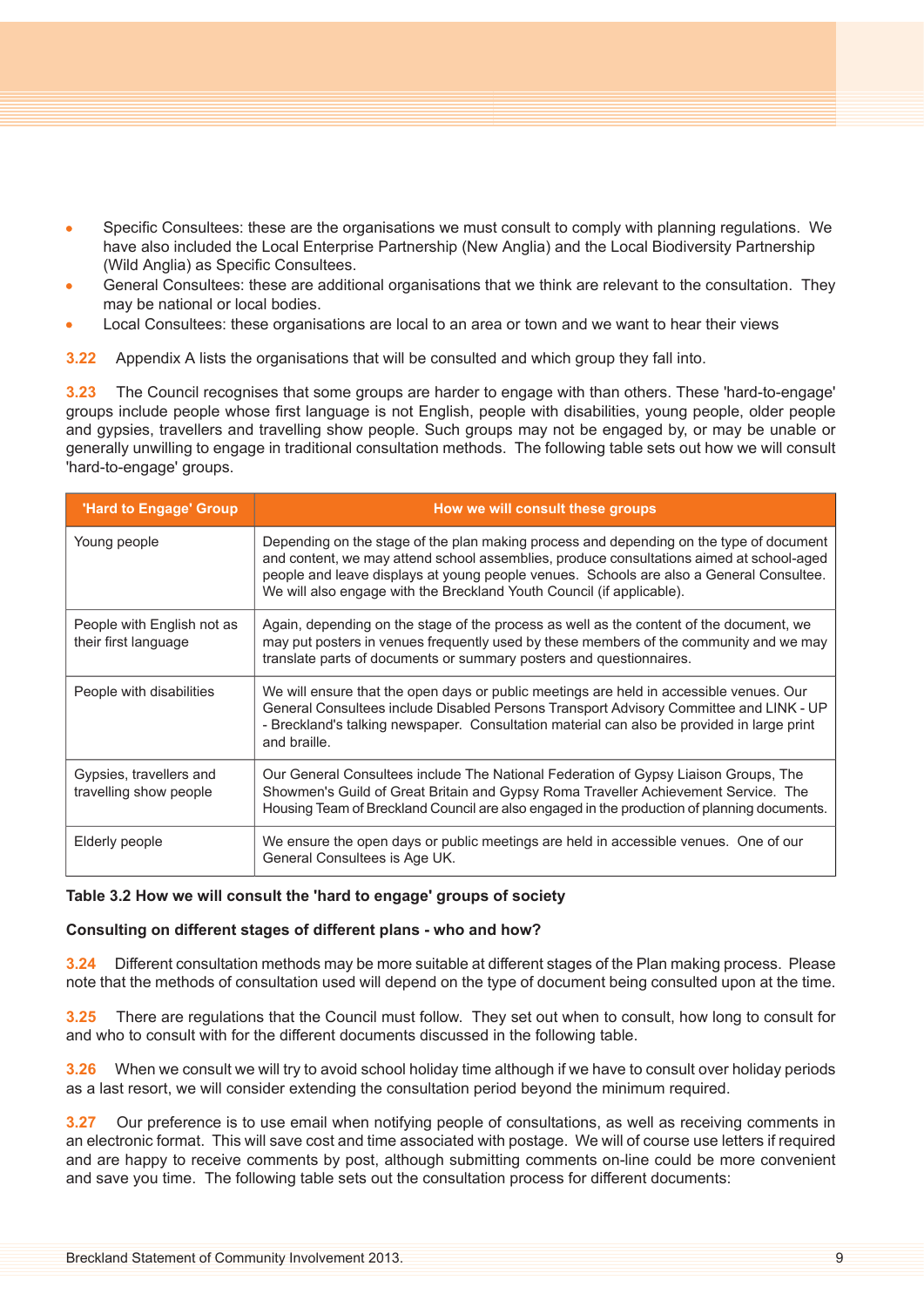| <b>Document</b>                                                     | <b>Stage of</b><br><b>Production</b>                           | <b>Length of</b><br><b>Consultation</b> | <b>Who and How?</b>                                                                                                                                                                                                                                                                                                                                                                                                                                                                                                                                                                                                                                                                                                                                                                                                                                               |  |
|---------------------------------------------------------------------|----------------------------------------------------------------|-----------------------------------------|-------------------------------------------------------------------------------------------------------------------------------------------------------------------------------------------------------------------------------------------------------------------------------------------------------------------------------------------------------------------------------------------------------------------------------------------------------------------------------------------------------------------------------------------------------------------------------------------------------------------------------------------------------------------------------------------------------------------------------------------------------------------------------------------------------------------------------------------------------------------|--|
| Sustainability Appraisal<br>Scoping Report <sup>(5)</sup>           | <b>Before</b><br>plans are<br>progressed<br>(Regulation<br>12) | 5 weeks                                 | We must consult the Environment Agency, Natural England, English<br>Heritage, New Anglia, Wild Anglia and Norfolk County Council. We<br>will write to these consultees directing them to the Scoping Report<br>which will be on the Breckland online Consultation Portal and a PDF<br>version will be on the Planning Policy web pages.                                                                                                                                                                                                                                                                                                                                                                                                                                                                                                                           |  |
| Breckland Local Plan and<br>Sustainability Appraisal <sup>(6)</sup> | Consultation<br>(Regulation<br>18)                             | 6 weeks                                 | This is the first stage of consulting on a planning document and as<br>such consultation methods will be wide ranging.<br>We will notify those on our consultee database, promote the use of<br>the Breckland on-line consultation portal, place documents on the<br>website, print off documents and put them in public venues <sup>(7)</sup> . in<br>towns and hold public events like open days. In working with Town<br>and Parish Councils we will respond constructively and positively to<br>requests to attend Parish meetings, particularly where they can be<br>grouped or where there is a recognised policy issue of local<br>significance.<br>If deemed appropriate, we may produce summary leaflets or surveys,<br>present to specific groups (such as school assemblies) and produce<br>summary posters or un-staffed displays at suitable venues. |  |
|                                                                     | Publication<br>(Regulation<br>19)                              | 6 weeks                                 | At this stage of consultation, we will notify those on our consultee<br>database, we will promote the use of the Breckland on-line<br>consultation portal, place documents on the website and place printed<br>documents in public venues in towns.<br>We will ask those who respond if they wish to be kept informed of the<br>progress of the document as it is submitted, examined and potentially<br>adopted.                                                                                                                                                                                                                                                                                                                                                                                                                                                 |  |
|                                                                     | Submission<br>(Regulation<br>22)                               |                                         | At Submission stage, we must tell Specific and General consultees<br>and those who requested to be kept informed that the Submission<br>documents are available for inspection on the Council's website and<br>at appropriate public venues. We will also put a notice in the local<br>press.                                                                                                                                                                                                                                                                                                                                                                                                                                                                                                                                                                     |  |
|                                                                     | Examination<br>(Regulation<br>24)                              |                                         | Any consultees who made a representation and indicated that they<br>wish to attend the Examination in Public and speak at the public<br>hearings will be informed of the date, time, venue and format of the<br>hearings.<br>We will advertise the date, time, venue and format of the examination<br>on our website and at public venues.<br>The Inspector may also ask someone who has made a representation<br>to provide further information to help his understanding.<br>On receipt of the Inspector's Report, we will place it on the website,<br>place it in public venues in the towns and contact those who asked<br>to be kept informed.                                                                                                                                                                                                               |  |

5 The Environmental Assessment of Plans and Programmes Regulations 2004: <http://www.legislation.gov.uk/uksi/2004/1633/contents/made>

6 The Town and Country Planning (Local Planning) (England) Regulations 2012: <http://www.legislation.gov.uk/uksi/2012/767/contents/made> and The Environmental Assessment of Plans and Programmes Regulations 2004: <http://www.legislation.gov.uk/uksi/2004/1633/contents/made>

7 Regulation 35 of the 2012 regulations say that documents are made available when 'made available for inspection, at their principal office and at such other places within their area as the local planning authority consider appropriate, during normal office hours'. Breckland Council will therefore place documents in the contact centres and libraries in the Market Towns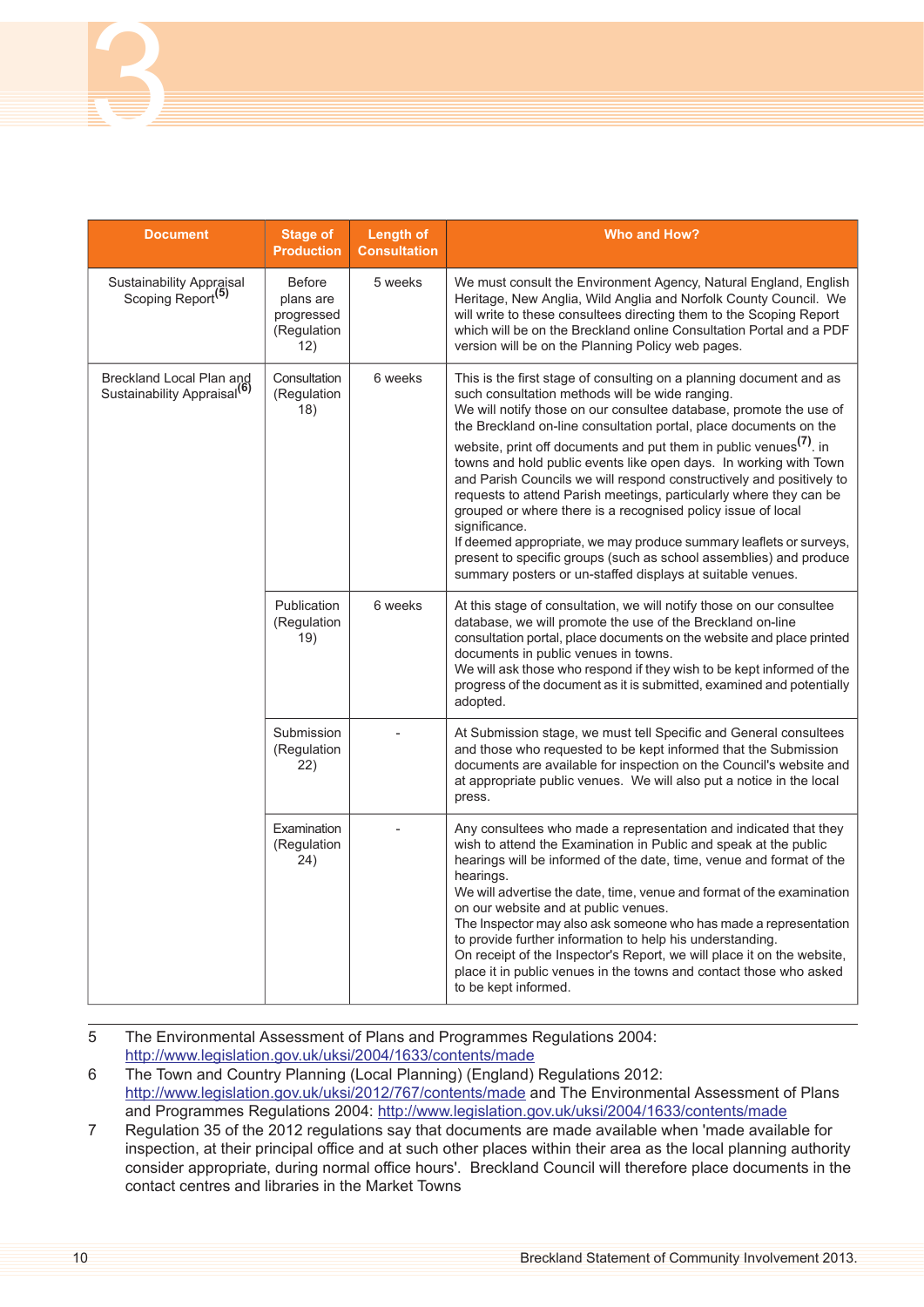| <b>Document</b>                                 | <b>Stage of</b><br><b>Production</b>                                                             | <b>Length of</b><br><b>Consultation</b> | <b>Who and How?</b>                                                                                                                                                                                                                                                                                                                                                                                                                                                                                                                                                                                                    |
|-------------------------------------------------|--------------------------------------------------------------------------------------------------|-----------------------------------------|------------------------------------------------------------------------------------------------------------------------------------------------------------------------------------------------------------------------------------------------------------------------------------------------------------------------------------------------------------------------------------------------------------------------------------------------------------------------------------------------------------------------------------------------------------------------------------------------------------------------|
|                                                 | Adoption<br>(Regulation<br>26)                                                                   |                                         | As well as informing the interested parties of adoption, we will place<br>a notice in the local press, write to or e-mail consultees, place<br>information in public venues and also use our website.                                                                                                                                                                                                                                                                                                                                                                                                                  |
| Community Infrastructure<br>Levy <sup>(8)</sup> | Preliminary<br>Draft<br>Charging<br>Schedule<br>(Regulation<br>15)                               | 6 weeks                                 | We will notify those on our consultee database, promote the use of<br>the Breckland on-line consultation portal, place documents on the<br>website and print off documents and put them in public venues in<br>towns. We will also present to local agents and hold a Parish and<br>Town Council meeting.                                                                                                                                                                                                                                                                                                              |
|                                                 | Draft<br>Charging<br>Schedule<br>(Regulation<br>16)                                              | 6 weeks                                 | At this stage of the consultation, we will notify those on our consultee<br>database, we will promote the use of the Breckland on-line<br>consultation portal, place documents on the website and place printed<br>documents in public venues in towns. We will also place a notice or<br>advert in the local press.<br>We will ask those who respond if they wish to be kept informed of the<br>progress of the document as it is submitted, examined and potentially<br>adopted.                                                                                                                                     |
|                                                 | Advertising<br>statement<br>of<br>modifications<br>(if required)<br>(Regulation 19 $(4)^{(9)}$ ) | 4 weeks                                 | If we make any significant changes to the Draft Charging Schedule,<br>we must advertise these changes. We will notify those on our<br>consultee database, place electronic documents on the website and<br>printed documents in public venues in towns.                                                                                                                                                                                                                                                                                                                                                                |
|                                                 | Submission<br>(Regulation<br>19(3)                                                               |                                         | At Submission stage, we must tell those who requested to be kept<br>informed that the Submission documents are available for inspection<br>on the council's website and at appropriate public venues.                                                                                                                                                                                                                                                                                                                                                                                                                  |
|                                                 | Examination<br>(Regulation<br>21)                                                                |                                         | Any consultees who indicated that they wish to attend the Examination<br>in Public and speak at the public hearings will be informed of the date,<br>time, venue and format of the hearings.<br>We will advertise the date, time, venue and format of the examination<br>on our website and at public venues.<br>The Inspector may also ask someone who has made a representation<br>to provide further information to help his understanding.<br>On receipt of the Inspector's Report, we will place it on the website,<br>place it in public venues in the towns and contact those who asked<br>to be kept informed. |
|                                                 | Approval<br>and<br>publication<br>(Regulation<br>25)                                             |                                         | As well as informing the interested parties of adoption, we will place<br>a notice in local press, write to or e-mail consultees on our data base,<br>place information in public venues and also use our website.                                                                                                                                                                                                                                                                                                                                                                                                     |
| <b>Statement of Community</b><br>Involvement.   | Draft SCI                                                                                        | Around 5<br>weeks.                      | Whilst there is no need to consult, Breckland Council will consult for<br>just under 5 weeks. We will notify those on our consultee database,                                                                                                                                                                                                                                                                                                                                                                                                                                                                          |

8 The Community Infrastructure Levy Regulations 2010 as amended: <http://www.legislation.gov.uk/uksi/2010/948/contents/made>

9 Amended by Regulation 5 of the 2011 amendment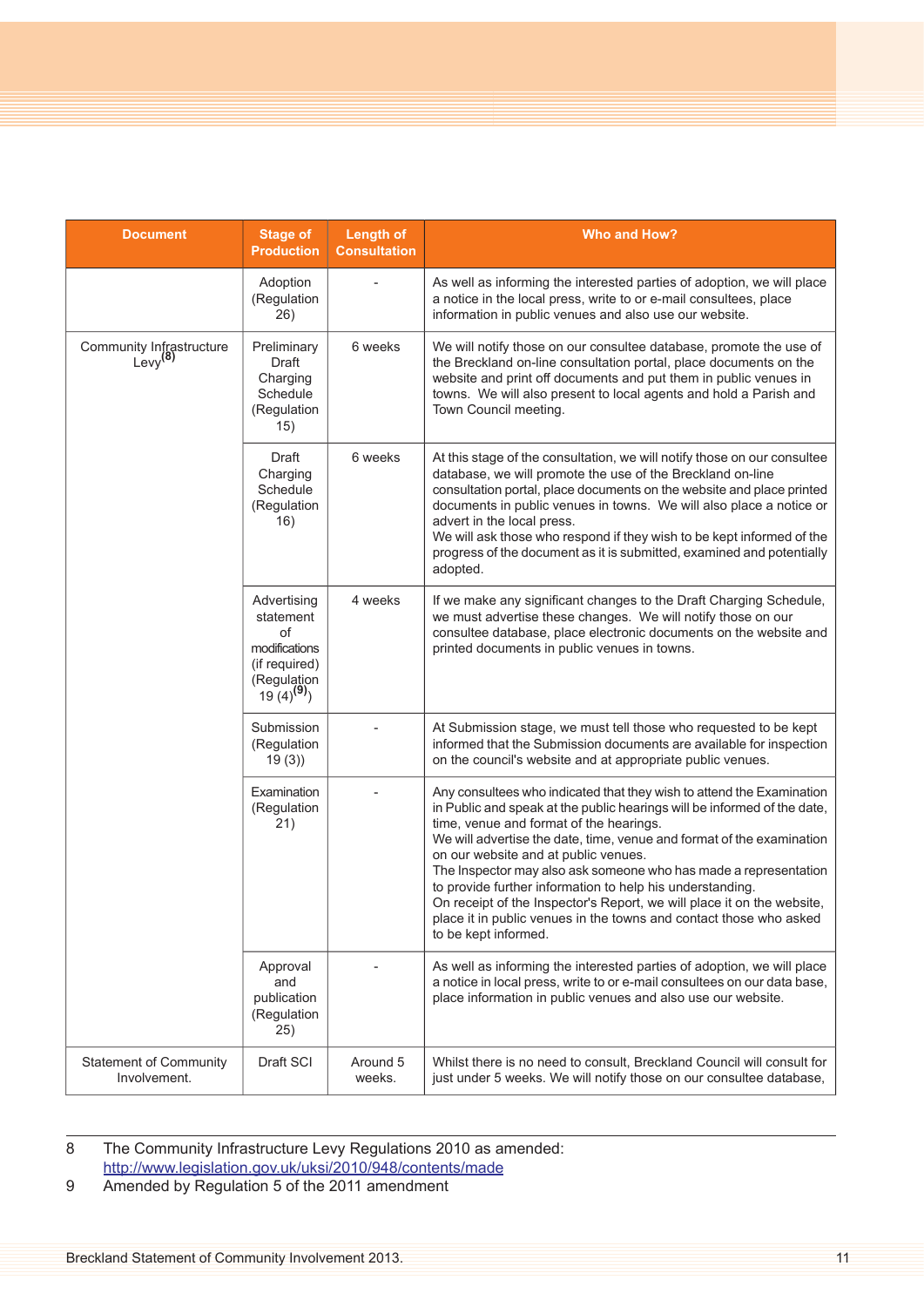| <b>Document</b>                                     | Stage of<br><b>Production</b>   | Length of<br><b>Consultation</b> | Who and How?                                                                                                                                                                                                                                                                                                                                                                                                                                                                               |
|-----------------------------------------------------|---------------------------------|----------------------------------|--------------------------------------------------------------------------------------------------------------------------------------------------------------------------------------------------------------------------------------------------------------------------------------------------------------------------------------------------------------------------------------------------------------------------------------------------------------------------------------------|
|                                                     |                                 |                                  | place documents on the website and printed documents in public<br>venues in towns.                                                                                                                                                                                                                                                                                                                                                                                                         |
| Supplementary Planning<br>Documents <sup>(10)</sup> | Draft SPD<br>(Regulation<br>12) | 4 weeks                          | We will notify those on our consultee database, place documents on<br>the website, print off documents and put them in public venues in<br>towns and hold public events like open days.<br>If deemed appropriate, we may produce summary leaflets or surveys,<br>present to specific groups (such as school assemblies) and produce<br>summary posters or un-staffed displays at suitable venues.<br>We will ask those who respond if they wish to be kept informed when<br>it is adopted. |
|                                                     | Adoption<br>(Regulation<br>14)  |                                  | As well as informing the interested parties of adoption, we will place<br>a notice in the local press, write to or e-mail consultees on our data<br>base, place information in public venues and also use our website.                                                                                                                                                                                                                                                                     |

## Table 3.3 Who we will consult and how at various stages of production of the different planning related **documents.**

# **What we do with the comments we receive**

**3.28** When you respond to a Planning Policy consultation, your comment will be in the public domain. This helps ensure a transparent planning system.

**3.29** If you respond via the Breckland on-line consultation portal, we will check your comment before making it public. We have to ensure that language used is appropriate for a public audience (i.e. Not offensive or inflammatory).

**3.30** If you respond by email, letter or response form, we will log your response and place the information onto the on-line consultation software to make it publicly available.

**3.31** At the end of the consultation period, we will produce a summary document. In this document we will respond to the representations received and indicate how the comments will be taken forward. We will explain clearly why decisions have been made. This document will be available on the Planning Policy pages of the Council's website. As we need to read, consider and respond to every comment received, this report will be published a little while after the consultation period ends.

**3.32** When the Council submits the Local Plan (or any other planning document) to the Planning Inspectorate to be examined, we have to produce a consultation report. The report shows the comments we received and explains how we have dealt with them and how they have affected the development of local plan policy.

**3.33** We cannot guarantee that your comment will result in changes to the plan you are commenting on. However, we can guarantee that we will read every comment and provide a response saying what, if any, action will be taken.

**3.34** Please note that we will abide by data protection rules and we will ensure that full personal details are not publicly available.

<sup>10</sup> The Town and Country Planning (Local Planning) (England) Regulations 2012: <http://www.legislation.gov.uk/uksi/2012/767/regulation/12/made>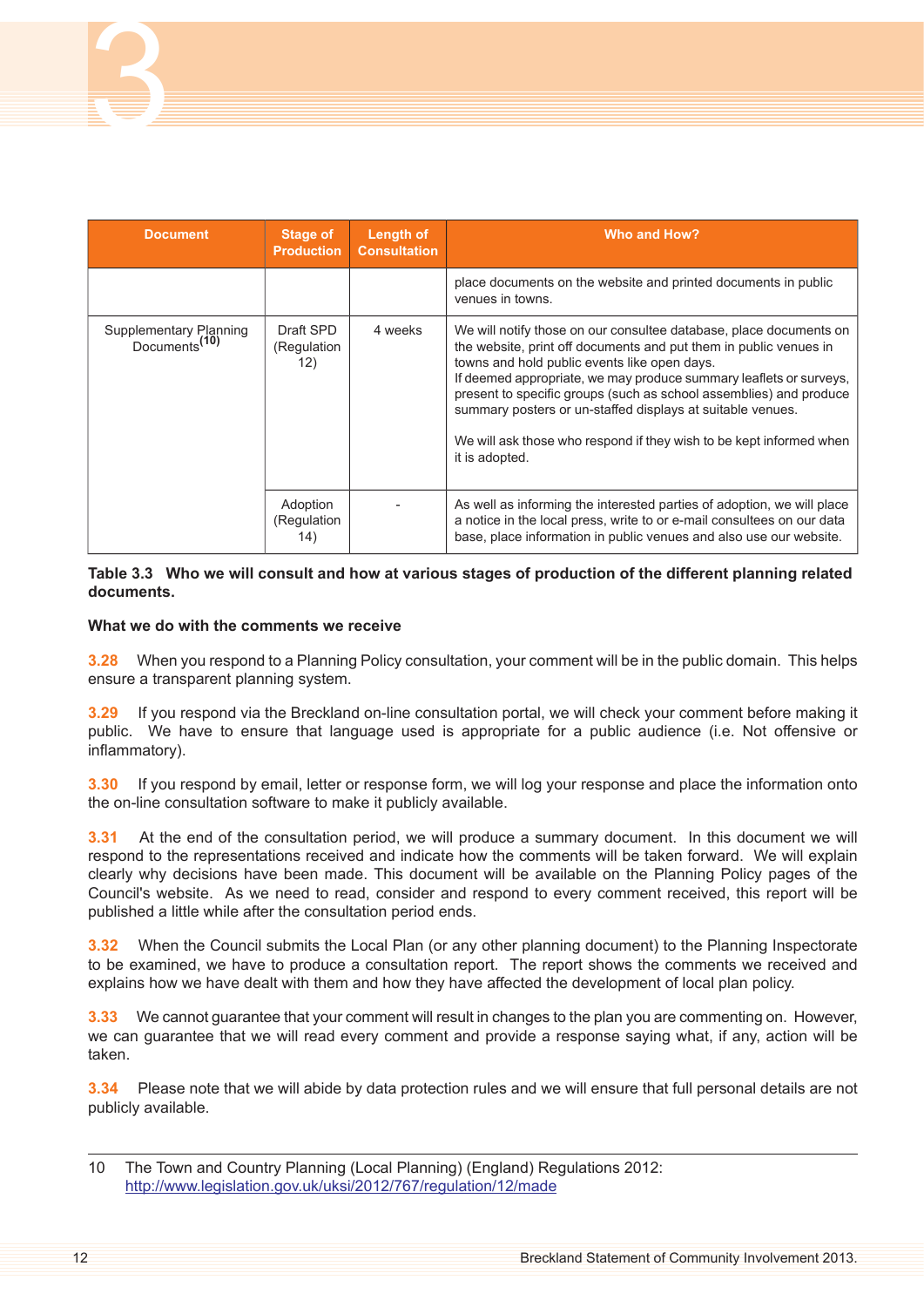## **How can people get involved?**

**3.35** We advertise our consultations widely in many ways. This gives people the opportunity to respond to the consultation and tell us what they think. You can also write to us asking to be kept informed about a certain planning document. We will log your details and contact you when we consult on that document.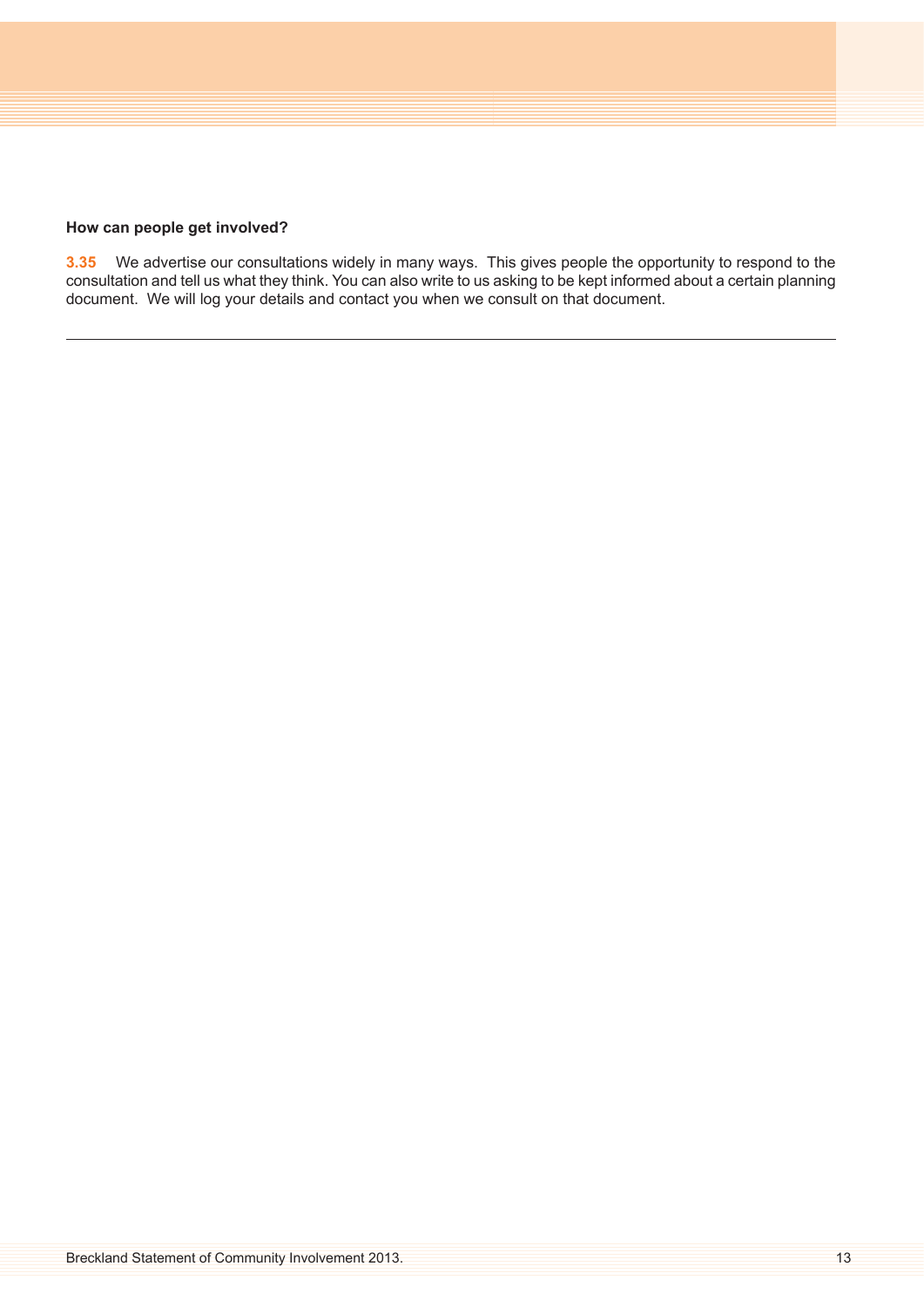# <span id="page-13-0"></span>**4 Involving the Community at the Planning Application Stage**

# **Legislative Requirement to Consult**

**4.1** As well as consulting on strategic documents Breckland Council also has to consult the community on planning applications. The requirements are set out in the Town and Country Planning (Development Management Procedure) (England) Order 2010.

# **Pre-application Discussions**

**4.2** The Localism Act 2011 sets out requirements for consultation and the National Planning Policy Framework (NPPF) also encourages applicants to engage in this process. This can provide feedback at an early stage as to whether their application is likely to be acceptable in principle. Officers can also give advice as to the type and level of information required by the Council to enable us to determine their application. We can also let the applicant know which organisations we will be consulting; this will give the applicant an opportunity to contact the organisations beforehand and address any concerns they may have.

**4.3** The Localism Act also aims to require consultation where a proposed development is of a type specified in a Local Development Order (not yet published). Upon publication the Order is likely to require a minimum level of pre-application consultation.

# **Pre-application Consultation**

**4.4** Developers are encouraged to consult neighbours, the appropriate Parish Council and other local amenity bodies before submitting their application. The Localism Act sets out the requirements for statutory pre-application consultation; the NPPF encourages those not required by law to also undertake community engagement. Developers will then be able to submit a Consultation Statement with their application.

# **How to comment on a planning application**

**4.5** There is a statutory consultation period of 21 days. Any responses received during this consultation period are uploaded onto the application's folder on the Council's website. A hard copy of the application is available at the main Council offices at Elizabeth House, Walpole Loke, Dereham. A computer is available at these offices to allow access to the Council's web-site

**4.6** You can comment on a planning application in three different ways:

- i. via the Breckland website
- ii. via email
- iii. via post.

**4.7** A consultation letter will be sent to neighbouring properties, Parish/Town Councils (or representatives of the Parish meeting if applicable) and to any other relevant body or organisation. Site notices will also be put up if applicable. Consultation letters and site notices will include details of how to view the application and how to make a comment on the application. As of October 2012, site notices are no longer posted for the majority of applications relating to householder proposals (unless they are a listed building), or for applications relating to advertisement consent. However should the planning officer consider further notification is required a notice will be posted.

# **Who will be consulted and how?**

**4.8** Once an application has been submitted, the Council is responsible for managing the consultation, determining who will be consulted and how long they will have to comment. The Council carries out consultation for applications, even those when pre-application advice has been sought to ensure there is no bias.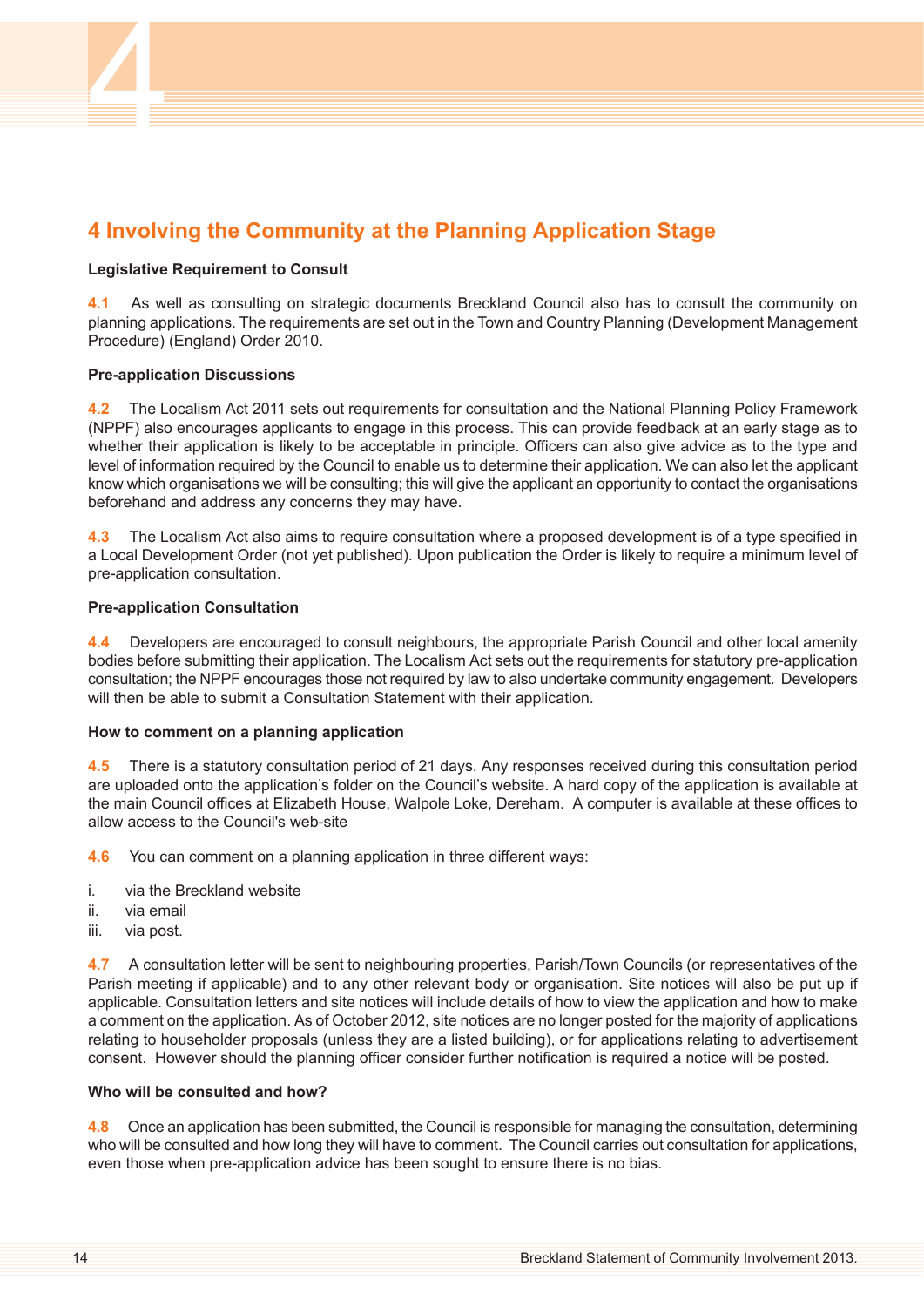**4.9** Depending upon the nature and location of the application, the Council may consult various bodies and organisations to receive their views regarding the application. These include the Environment Agency, Anglian Water, Natural England, Norfolk County Council Highways Department, Norfolk Landscape and Archaeology Department, Norfolk Fire Service and others considered pertinent to the proposal. The Council may also consult internal departments for their specialist views. These include Contaminated Land, Environmental Health, Asset Management, the Historic Buildings Consultant, the Tree and Countryside Consultant and the Housing Team. The Parish Council is a statutory consultee and is always consulted.

**4.10** These organisations/departments are consulted via email (or by post if no email address is provided to the Council) with information as to how they can view the application online. Neighbours are consulted by post whilst Parish and Town Councils are sent a copy of the application by post and are sent an email informing them of the consultation period.

**4.11** On occasion, planning applications are revised after they have been submitted, due to concerns raised by case officers or to comments received from consultees or the public. Depending on the significance of the changes, the Council will re-consult with the Parish Council, neighbours and anyone else likely to be affected by the changes made. The usual time for response to amendments is 10 days.

**4.12** Whilst some planning applications might technically be classed as 'minor', they may still have a major impact for a community. The Council will therefore apply some flexibility to the approach included in the following table.

|                                                                                         | <b>Major Applications</b>           | <b>Minor Applications</b>                                       | <b>Householder Applications</b>                                                                          |
|-----------------------------------------------------------------------------------------|-------------------------------------|-----------------------------------------------------------------|----------------------------------------------------------------------------------------------------------|
| Advertise receipt of application on<br>website                                          | Always                              | Always                                                          | Always                                                                                                   |
| Erection of site notice                                                                 | Always                              | Always unless the<br>application seeks<br>advertisement consent | Only if the application relates<br>to a listed building,<br>conservation area or public<br>right of way. |
| Letters sent to neighbours<br>(via email or in hard copy)                               | Always (if adjoining<br>neighbours) | Always (if adjoining<br>neighbours)                             | Always (if adjoining neighbours)                                                                         |
| Copy of the application form sent<br>to the local Parish/Town<br>Council/Parish Meeting | Always                              | Always                                                          | Always                                                                                                   |
| Letters sent to statutory and<br>non-statutory consultees                               | As applicable                       | As applicable                                                   | As applicable                                                                                            |
| Advert in the EDP                                                                       | Always                              | If applicable                                                   | Only if the application relates<br>to a listed building,<br>conservation area or public<br>right of way. |
| Public exhibitions/displays                                                             | Dependent upon<br>proposal          | Dependent upon proposal                                         |                                                                                                          |
| Press release                                                                           | Dependent upon<br>circumstances     | Dependent upon<br>circumstances                                 |                                                                                                          |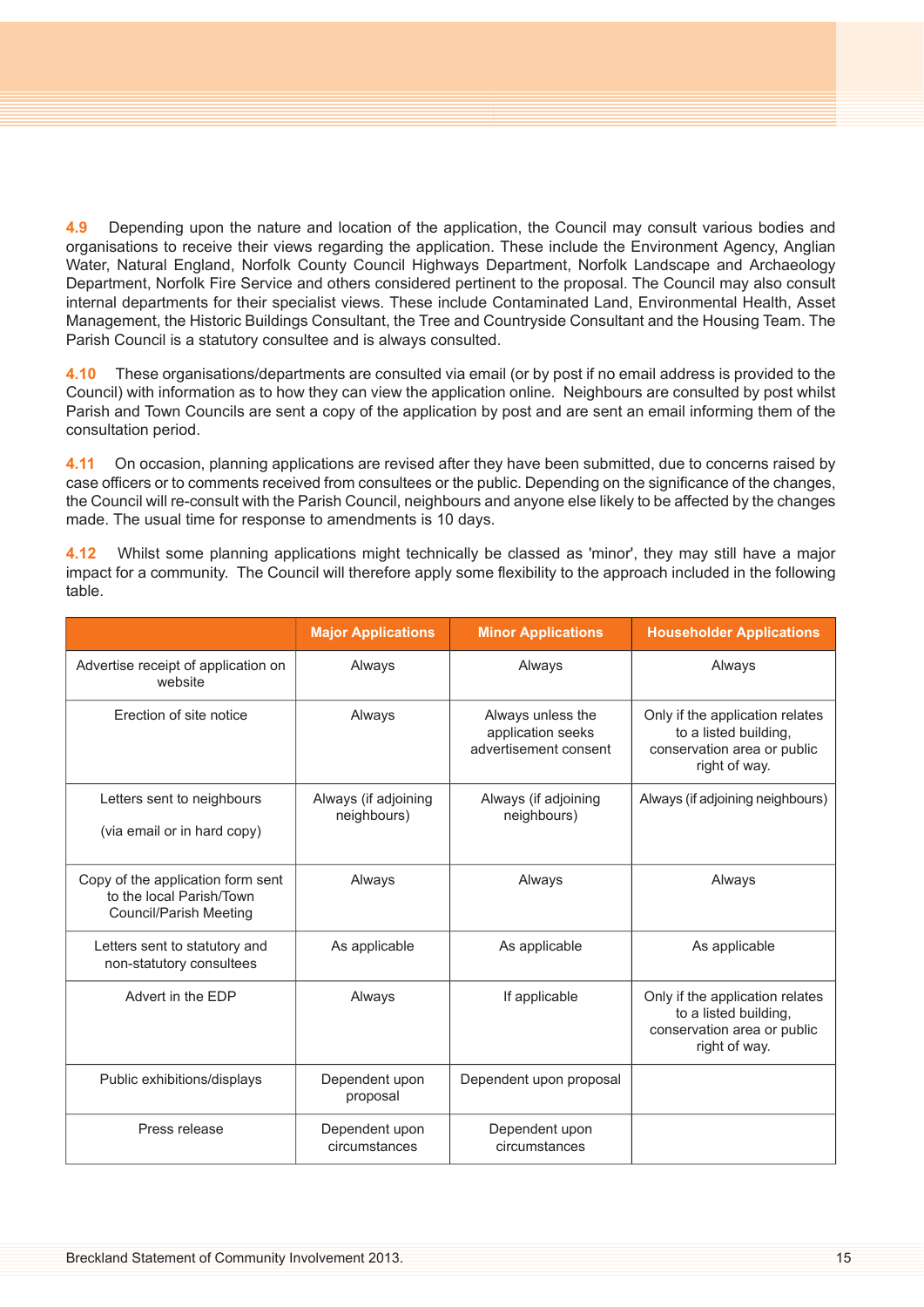|                                                 | <b>Major Applications</b> | <b>Minor Applications</b> | <b>Householder Applications</b> |
|-------------------------------------------------|---------------------------|---------------------------|---------------------------------|
| Application considered at Planning<br>Committee | Always                    | Occasionally              | Occasionally                    |

#### **Table 4.1 How and when members of the public are consulted.**

#### **What we do with the comments we receive?**

4

**4.13** All comments received during the consultation period will be acknowledged in writing.

**4.14** The Council displays all comments received regarding an application on its website under the application's reference (although we will not include any inappropriate or offensive comments). These can be accessed by all members of the public.

**4.15** The planning officer responsible for an application which receives comments will take all comments received into consideration when making his/her recommendation. Where appropriate, comments received may result in amendments being made to the proposal and/or adding conditions to the decision notice. In some instances, comments received may result in the refusal of a proposal.

**4.16** Every planning officer will ensure that any comment received is referenced in their final report on the proposal, whether or not further action has been taken as a result of the comment.

**4.17** For each major planning application that goes to Planning Committee, the Development Management Team will provide the relevant Town or Parish Council with a copy of the Officer's report as well as the minutes from the Committee. This will mean that Town and Parish Councils are kept informed of decisions and are able to understand why decisions have been made.

#### **How can people get involved?**

**4.18** Members of the public can get involved during the consultation period, by informing the Council in writing of their views on proposals or by providing any relevant information they feel the Council should know.

**4.19** Applications are also discussed at Parish/Town Council committee meetings. Members of the public may be able to speak at these meetings. However it is advised that the Parish Clerk/Representative is asked for that Parish's protocol in respect of its 'planning meetings'

**4.20** Breckland Council's Planning Committee is also a public meeting and anyone is eligible to register to speak on an application, or turn up on the day to sit and listen.

# **Publicity for planning applications**

**4.21** Planning applications are published on the Breckland Council website [\(http://www.breckland.gov.uk/content/planning-search-0\)](mailto:www.breckland.gov.uk/content/planning-search-0) and a weekly list of new applications is issued each week to allow the public to stay up-to-date with applications submitted for sites within their local area.

**4.22** All new major applications, some minor applications and certain householder applications are also published weekly in the Eastern Daily Press. This list appears in the Monday edition of the newspaper.

**4.23** Site notices are also used to publicise a planning application. These are erected for all major and minor applications and some householder applications. Site notices are not posted for applications for advertisement consent and for the majority of householder applications.

**4.24** Letters to neighbouring occupiers are also sent notifying them of the application.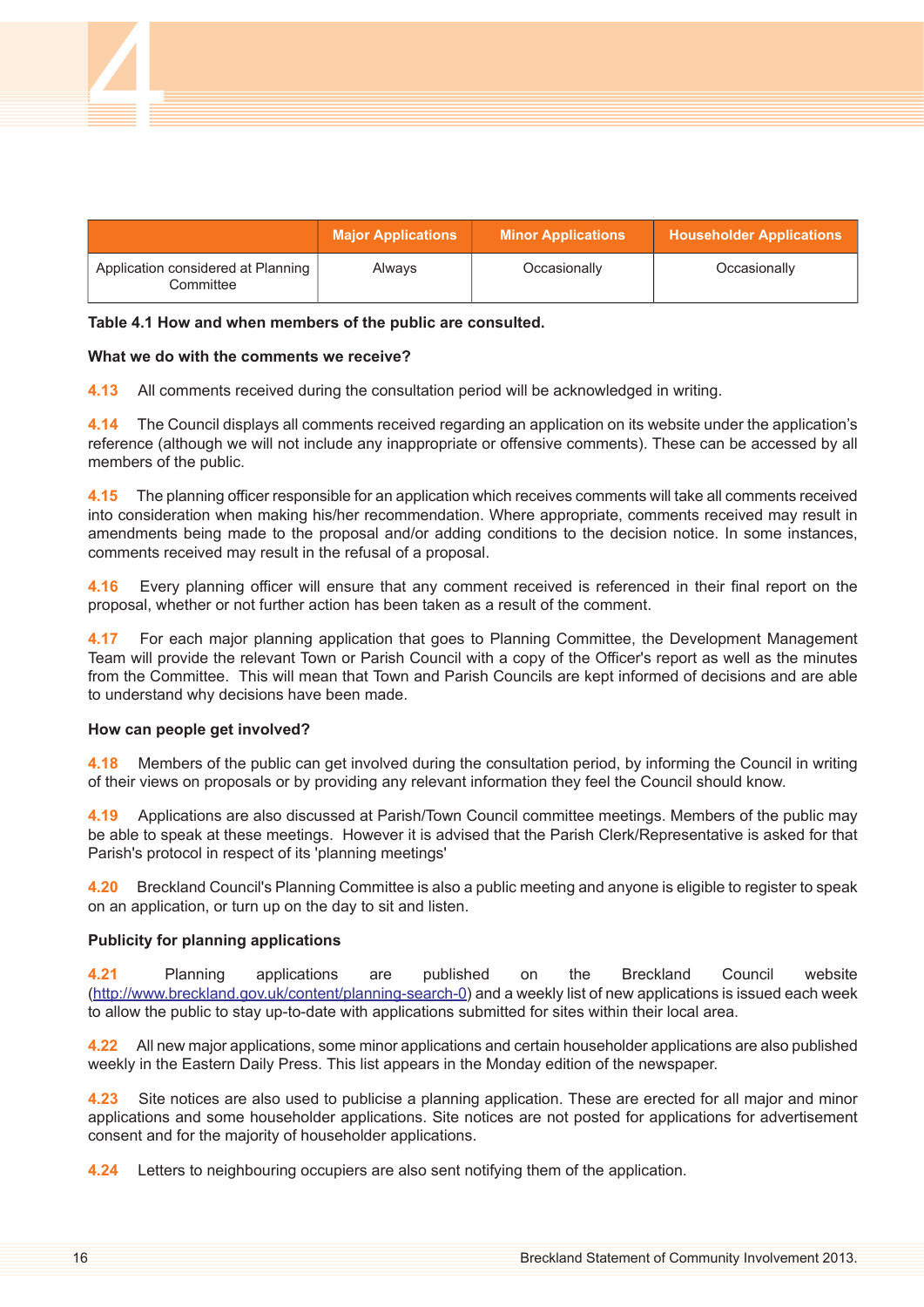# **How can I find out about planning applications in my area?**

**4.25** The weekly list published on the Council's website shows new applications registered within the district.

**4.26** Site notices are another way to find out about planning applications (other than householder and advertisement consent applications). These are erected on or close to the application site in places accessible to the public from public footpath or highway.

# **Speaking at Planning Committee**

**4.27** The majority of applications are not required to go before the Planning Committee to be decided because they are of a nature that enables them to be determined by the Council's Planning Manager.

**4.28** For those applications that need to go to Planning Committee, The Planning Committee meeting is held approximately every 4 weeks, usually on a Monday at the Council offices in Dereham.

**4.29** Members of the public, the Parish Council and ward member are eligible to speak at the Planning Committee, either as supporters or objectors and do not need to have provided comments during the initial consultation period. Attendance by the applicant/agent is also encouraged.

**4.30** Each speaker will be given a maximum of 3 minutes. If more than one objector/supporter from a group wishes to speak, then a total of 3 minutes will be allocated to that group. However, it is advised that a group nominate a single spokesperson due to the limited speaking time. The Committee Usher will advise whether there are other interested parties who have requested to speak. A guide to public speaking is included with all acknowledgements of representations.

**4.31** Anyone who wishes to speak regarding an application must register with the Usher no later that 4pm on the Friday before the Committee meeting.

**4.32** It is advised that your speech should be brief and to the point, referring to relevant planning issues. Illustrative material is permitted to clarify issues.

#### **Sources of planning advice**

**4.33** *Planning Aid:* Planning Aid provides free, independent and professional advice to those who are unable to pay professional fees. See 5 ['Neighbourhood](#page-17-0) Planning' for more details.

**4.34** *Planning Portal:* The Planning Portal is the Government's website which offers clear guidance on the planning system in England and Wales. The website also allows you to submit online planning applications to the Council. The website is available to view at [www.planningportal.gov.uk](http://www.planningportal.gov.uk/).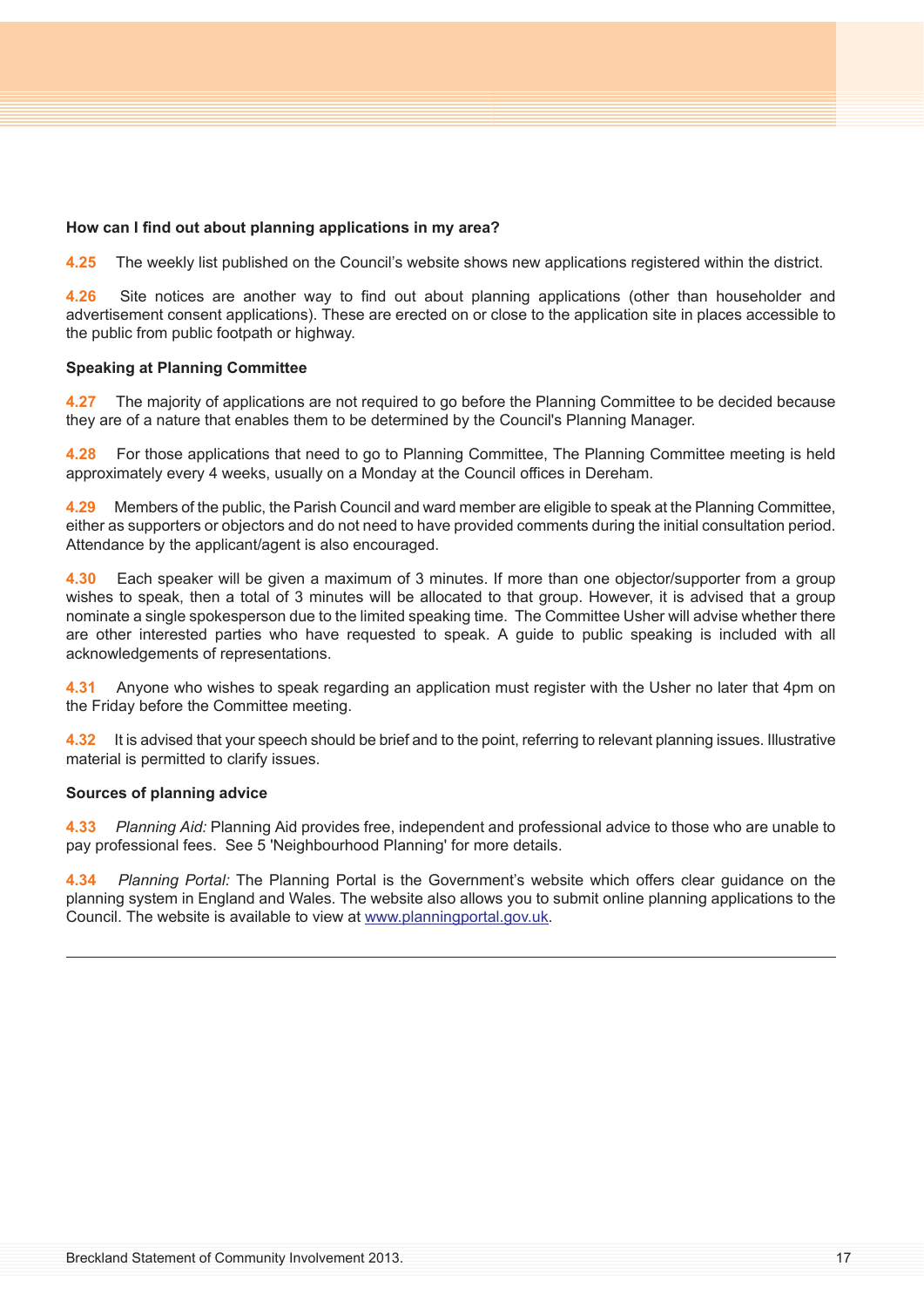# <span id="page-17-0"></span>**5 Neighbourhood Planning**

# **About Neighbourhood Plans**

5

**5.1** The Localism Act 2011 (as amended) makes provision for communities to prepare their own Neighbourhood Development Plans which can add detail beyond the strategic elements of the District Council's Local Plans. These plans can set planning policies to guide future development in the parish. They must be in conformity with National Policy as well as any Plan that has been adopted by the Local Authority. They are community-led and can be written by Town or Parish Councils, or where there is no Town or Parish Council by a specially-created Neighbourhood Forum.

# **The Role of Breckland Council as the Local Planning Authority**

**5.2** Whilst the Neighbourhood Plan will be written by the community, the Local Planning Authority (LPA) still has a role to play:

- $\bullet$ In order to produce a plan for a neighbourhood area, the Parish or Town Council must apply to the LPA (Breckland) to become a designated Neighbourhood Forum. There will then be a 6 week consultation period on the proposal;
- Once the neighbourhood area is approved, the LPA is legally required to provide support and advice covering such issues as planning matters and advice on the legal requirements for producing a Neighbourhood Plan;
- The LPA is responsible for checking that the submitted Neighbourhood Plan has followed the proper legal process. The LPA is also responsible for publicising the proposed plan and arranging for the independent examination and referendum to take place; and
- If the Neighbourhood Plan is found to be satisfactory, the LPA will arrange for the referendum to take place.
- If more than 50% of the community vote yes to the Neighbourhood Plan being adopted, the LPA will then use it in determining planning applications.

# **Neighbourhood Plans - 'cans' and 'cannots'**

- **5.3** A Neighbourhood Plan can…
- Decide where and what type of development should happen in the neighbourhood;  $\Delta$
- Promote more development than is set out in the Local Plan; and
- Include policies, for example regarding design standards, that take precedence over existing policies in the Local Plan for the neighbourhood – provided the Neighbourhood Plan policies do not conflict with the strategic policies in the Local Plan.
- **5.4** A Neighbourhood Plan cannot…
- Conflict with the strategic policies in the Local Plan prepared by the LPA;
- Be used to prevent development that is included in the Local Plan; and
- Be prepared by a body other than a Parish or Town Council or a Neighbourhood Forum.

# **How the Community is involved in the Process**

**5.5** Once a draft Neighbourhood Plan has been prepared a formal round of public consultation is required within the community. This should last for at least 6 weeks. The methods and list of stakeholders included in this Statement of Community Involvement will be useful in assisting communities in carrying out their consultations. Depending on the scale of the Neighbourhood Plan or the complexity of issues, it may be useful if a separate Statement of Community Involvement was prepared. This can be a succinct document, tailored to the local community, setting out who will be consulted, where and when consultation will take place and how the comments made on the Neighbourhood Plan will be dealt with.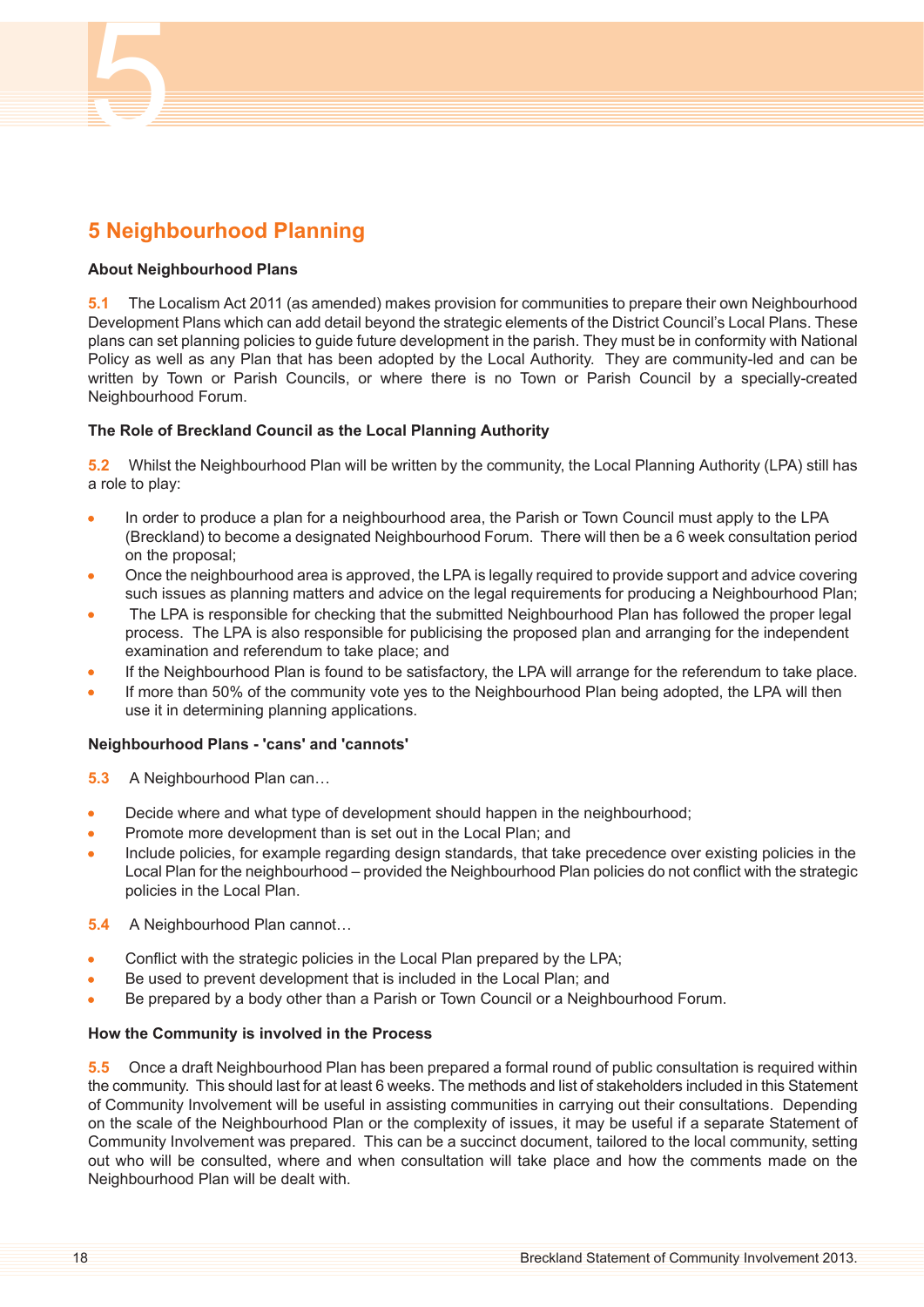**5.6** Depending on the responses from this consultation stage, if the plan progresses, the next step is for it to be examined be an Independent Inspector. The examiner will issue a report that will recommend either that your draft Neighbourhood Plan should proceed to a referendum **or** that your draft Neighbourhood Plan should proceed to a referendum subject to certain amendments **or** that your draft Neighbourhood Plan should not proceed.

**5.7** Assuming that the examiner recommends that your draft Neighbourhood Plan can proceed then your LPA will organise and pay for a referendum. Anybody registered to vote in the area covered by your Neighbourhood Plan will be entitled to vote. A simple majority of votes (over 50% of those voting) in favour of your Neighbourhood Plan is sufficient for it to succeed.

# **More Information**

**5.8** For more information, please go to these useful websites:

- <http://www.planninghelp.org.uk/improve-where-you-live/shape-your-local-area/neighbourhood-plans> (used  $\bullet$ to inform this section).
- <http://www.planningportal.gov.uk/inyourarea/neighbourhood/>
- <http://www.pas.gov.uk/pas/core/page.do?pageId=1802659>  $\bullet$
- <http://www.legislation.gov.uk/uksi/2012/637/contents/made>  $\bullet$
- <http://www.rtpi.org.uk/planning-aid/neighbourhood-planning/>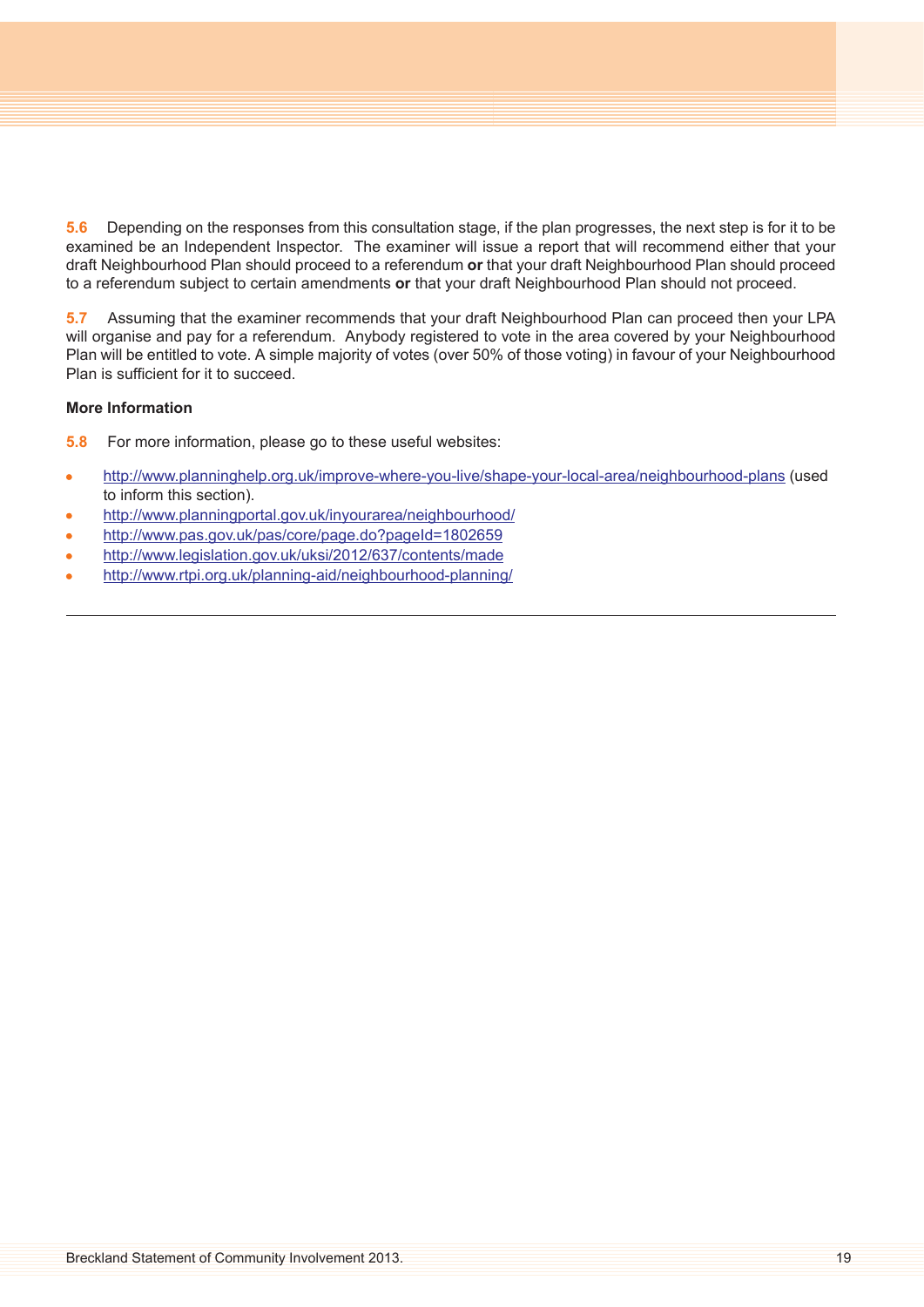<span id="page-19-0"></span>

#### **Introduction**

6

**6.1** Planning Aid is a voluntary service linked to the Royal Town Planning Institute (RTPI) which offers free independent professional advice on planning issues. Planning Aid is provided to support community groups and individuals who have limited resources to participate effectively in planning matters.

#### **What type of service is provided by Planning Aid?**

**6.2** The current remit of Planning Aid involves advising community groups in negotiations with the Local Planning Authority and, if necessary, representing the groups at examination. The Government is promoting the expansion of this service.

- **6.3** Planning Aid England can help individuals and communities to:
- Understand and take part in the planning system  $\bullet$
- Take part in the preparation of plans  $\bullet$
- Comment on planning applications  $\bullet$
- Apply for planning permission
- Appeal against a decision  $\bullet$
- Help individuals represent themselves at appeals or public enquiries ۸

**6.4** Every part of the UK is covered by Planning Aid with each region having its own service. Developers should consider contacting Planning Aid for advice about appropriate engagement techniques. Planning Aid England can be contacted on (0330) 123 9244 or by email [advice@planningaid.rtpi.org.uk.](mailto:advice@planningaid.rtpi.org.uk) Further information can be found on the RTPI website [www.rtpi.org.uk/planning-aid/.](http://www.rtpi.org.uk/planning-aid/)

**6.5** Information regarding the planning system can also be found on the Government planning portal website [www.planningportal.gov.uk.](http://www.planningportal.gov.uk)

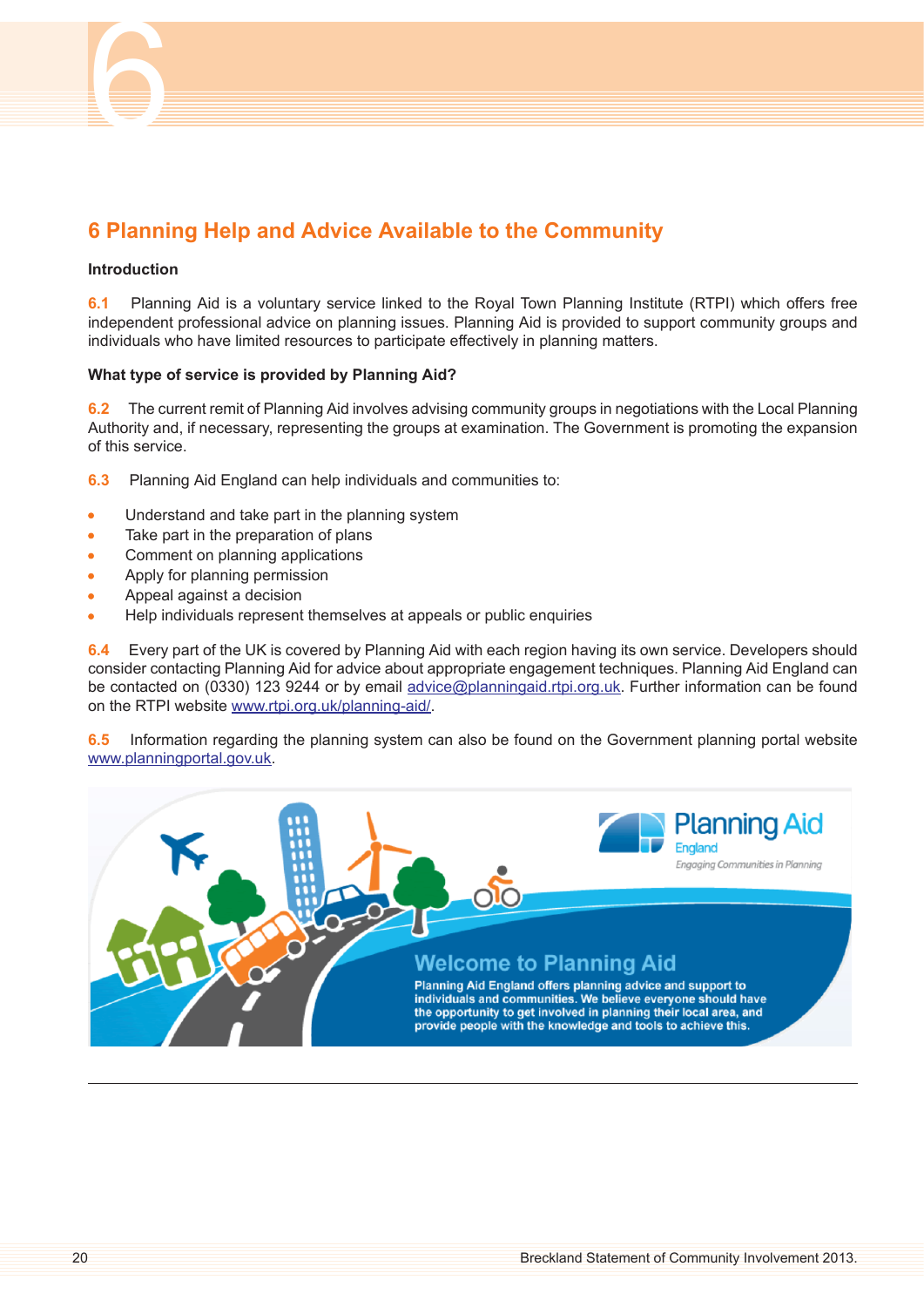# <span id="page-20-0"></span>**7 Complaints Procedure**

**7.1** A complaint is an expression of dissatisfaction about a service provided by the Council or by a contractor or partner affecting an individual resident or a group of residents, that requires a response.

**7.2** Breckland Council is committed to high standards of customer care, service delivery and performance. If you are unhappy with any service you have received from Breckland Council we want to put things right as quickly as possible. The complaints procedure can be found on Breckland's website: [www.breckland.gov.uk/content/comments-compliments-and-complaints](http://www.breckland.gov.uk/content/comments-compliments-and-complaints) but is summarised below.

**7.3** The following are the categories of complaints that fall within the procedure.

- Failure to consider relevant matters in coming to a decision or implementing it but not the decision itself.  $\bullet$
- Inappropriate attitudes or actions by individual employees or Councillors (but not if the complaint is really  $\bullet$ about a Council policy or decision).
- Delays in responding, or complaints about the administrative process.
- Failure to provide a service properly or at all for example, not doing something we either should do or have  $\Delta$ advised the resident we will do. An example could include not turning up for a pre-arranged meeting.
- Failure to fulfil statutory responsibilities but not disagreements with those powers or duties.
- Bias or unfair discrimination

**7.4** If you wish to make a complaint, you can do so by using the on-line form, e-mailing us ([complaints@breckland.gov.uk\)](mailto:complaints@breckland.gov.uk), calling us (01362 656 870) or writing to The Standards Officer, Breckland Council, Elizabeth House, Walpole Loke, Dereham, Norfolk, NR19 1EE.

**7.5** We will acknowledge receipt of your complaint within 5 working days of receipt. All complaints will be investigated and responded to within 15 working days. Some complaints may take more time to investigate, but we will keep you informed of our actions and the progress we have made.

**7.6** If, after following the procedure as set out on the website, you remain unhappy, you may refer the matter to the Local Government Ombudsman for an independent investigation. The Ombudsman's contact details are:

- Telephone: 0300 061 0614 Ä
- Website: [www.lgo.org.uk](http://www.lgo.org.uk/)
- Fax: 024 7682 0001
- Write to: Local Government Ombudsman, P.O. Box 4771, Coventry, CV4 0EH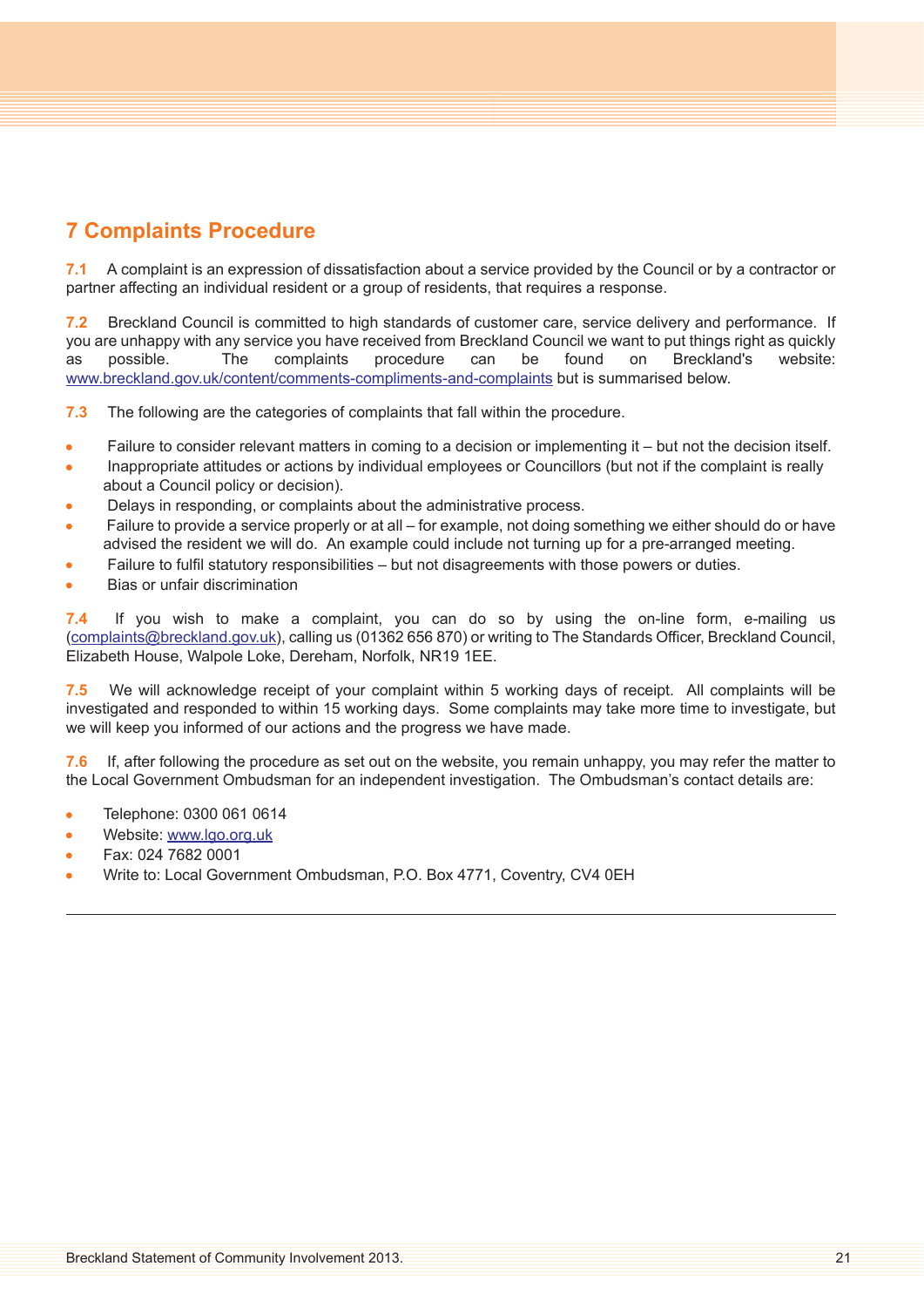

# <span id="page-21-0"></span>**8 Reviewing and Monitoring the SCI**

# **Reviewing and Revising the SCI**

**8.1** The SCI will be kept under review and revised where necessary. Revisions would only be made if there are new groups we wish to engage with or the regulations relating to public consultation change.

#### **Monitoring the SCI and Data Protection**

**8.2** Our online consultation portal allows for registered consultees to enter equal opportunities monitoring data when signing up to the system. We may also include an optional monitoring form with the consultation response forms. We will consider doing this depending on the consultation being undertaken.

**8.3** It is important to note that the Council will only ask relevant questions and we only collect this information to monitor the effectiveness of our approach to engaging with the community. We will not pass information or details on to anyone else, nor identify anyone personally.

**8.4** Breckland District Council is registered under the Data Protection Act 1988 for the purpose of processing personal data in the performance of its legitimate business. The information held by the Council will be processed in compliance with the principles set out in the Act.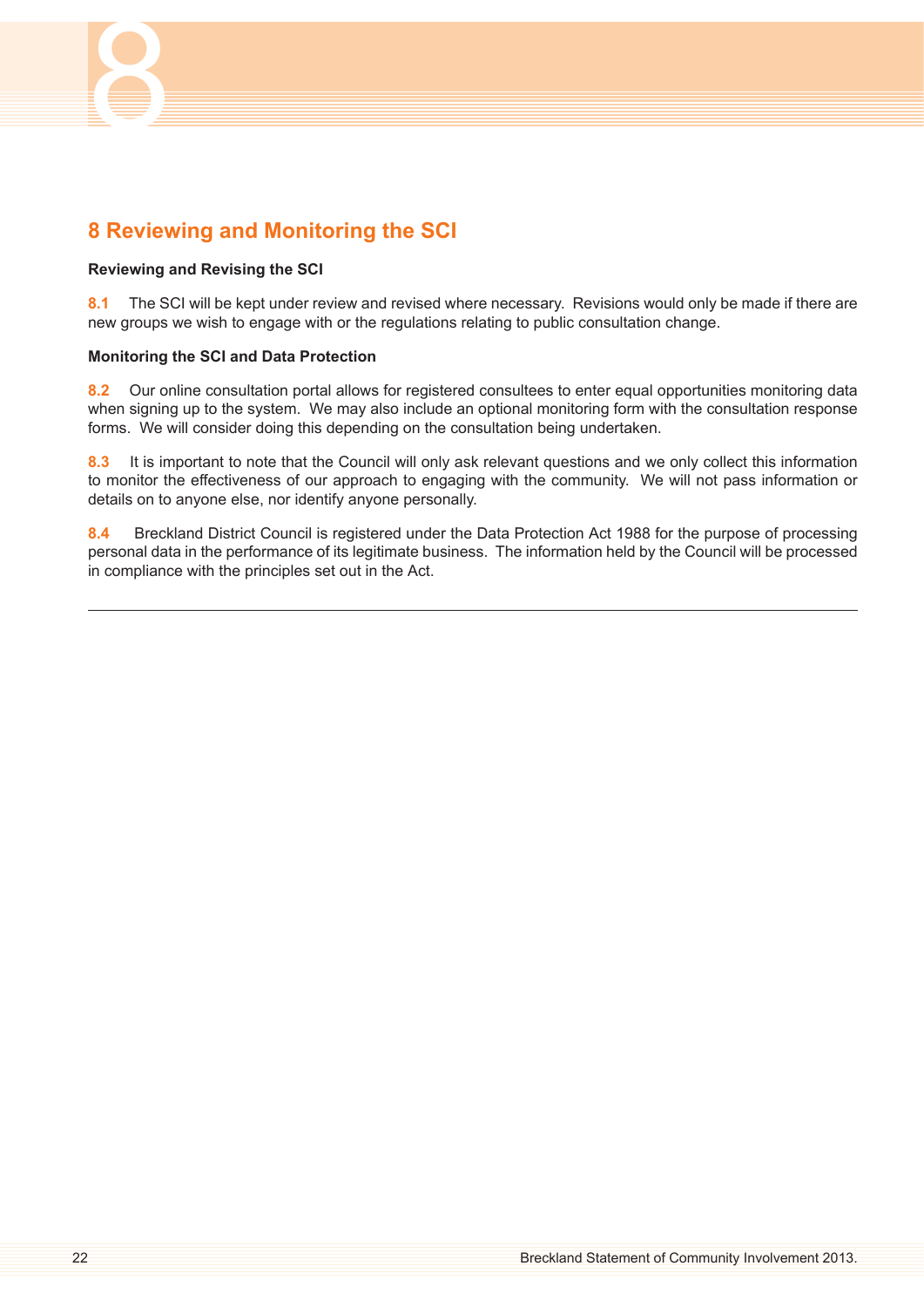# <span id="page-22-0"></span>**Appendix A Planning Policy Consultees**

# **A.1** The following tables list the stakeholders we consult.

| <b>Norfolk County Council</b>                                                                             | The Highways Agency                                                         | Natural England                                  | Homes and Communities<br>Agency                                        |
|-----------------------------------------------------------------------------------------------------------|-----------------------------------------------------------------------------|--------------------------------------------------|------------------------------------------------------------------------|
| <b>Suffolk County Council</b>                                                                             | Network Rail                                                                | <b>English Heritage</b>                          | <b>Clinical Commissioning</b><br>Groups                                |
| <b>Neighbouring District Councils</b>                                                                     | Norfolk Constabulary                                                        | The Environment Agency                           | National Health Service<br><b>Commissioning Boards</b>                 |
| Town and Parish Councils and<br>Parish meetings both within<br>and adjoining Breckland<br><b>District</b> | Relevant electricity and gas<br>companies (EDF Energy and<br>National Grid) | Relevant<br>Telecommunications<br>Companies (BT) | Relevant sewerage and water<br>undertakers (Anglian Water<br>Services) |
| Coal Authority <sup>(11)</sup>                                                                            | Local Enterprise Partnership<br>(New Anglia)                                | Local Nature Partnership<br>(Wild Anglia)        |                                                                        |

# **Table A.1 Specific Consultees**

| Disabled Persons Transport<br><b>Advisory Committee</b> | <b>Train Operating</b><br>Companies | Ministry of Defence                                  | <b>The National Trust</b>                          |
|---------------------------------------------------------|-------------------------------------|------------------------------------------------------|----------------------------------------------------|
| Design Council                                          | <b>Forestry Commission</b>          | <b>Ancient Monuments Society</b>                     | Gypsy Roma Traveller<br><b>Achievement Service</b> |
| Sport England                                           | The Woodland Trust                  | LINK - UP - Breckland's<br><b>Talking News Paper</b> | Equity and Human Rights<br>Commission              |
| Fields in Trust                                         | <b>Renewables East</b>              | <b>Airport Operators Association</b>                 | Mobile Operators Association                       |
| <b>British Geological Society</b>                       | Friends of the Farth                | Secretary of State for<br>Transport                  | Age UK                                             |
| <b>RSPB</b>                                             | Home Builders Federation            | <b>Freight Transport Association</b>                 | <b>Civil Aviation Authority</b>                    |
| <b>Health and Safety Executive</b>                      | Communities and Local<br>Government | The Crown Estate                                     | The Theatres Trust                                 |
| The Council for British<br>Archaeology                  | <b>Healthy Town</b>                 | <b>NHS Norfolk</b>                                   | Norfolk Rural Community<br>Council                 |
| Norfolk Tourism Team                                    | <b>CPRE Norfolk</b>                 | <b>Norfolk Geodiversity</b><br>Partnership           | Norfolk Local Access Forum                         |
| Norfolk Landscape<br>Archaeology                        | Norfolk Wildlife Trust              | Norfolk Fire Service                                 | Norfolk Biodiversity<br>Partnership                |

11 The Coal Authority has written to us saying that we do not need to consult them anymore as there are no coal resources in Breckland.